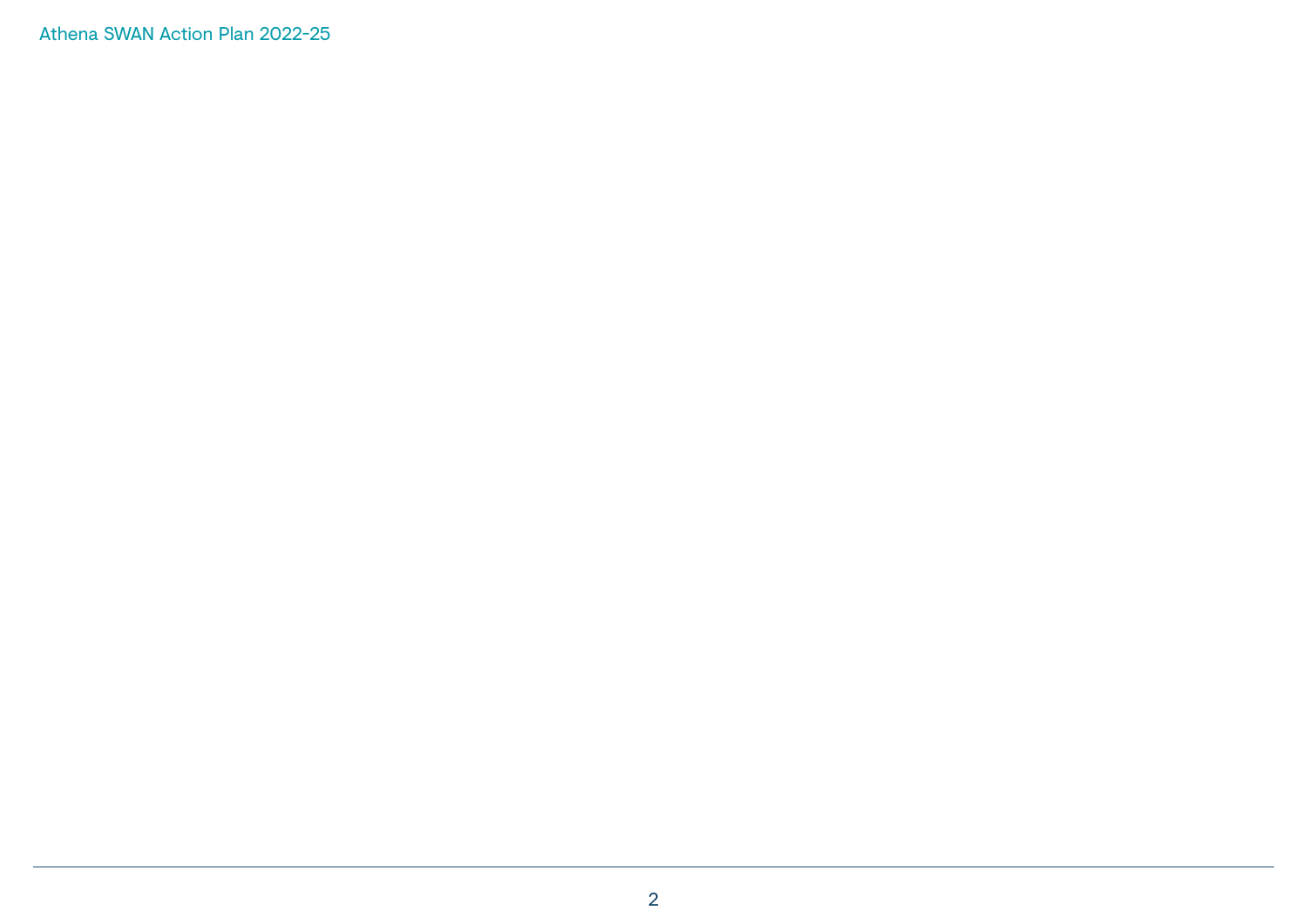| 1. Gender Balance in Leadership and Decision-making |                                                                                                                                                                                                                                                                      |                                                                                                                                                                                                                                                                                                                                                                                                                                                                                            |                                                                                                                                                                                                                                                                      |                                                                                                                                     |                                                                                                                                                               |  |  |
|-----------------------------------------------------|----------------------------------------------------------------------------------------------------------------------------------------------------------------------------------------------------------------------------------------------------------------------|--------------------------------------------------------------------------------------------------------------------------------------------------------------------------------------------------------------------------------------------------------------------------------------------------------------------------------------------------------------------------------------------------------------------------------------------------------------------------------------------|----------------------------------------------------------------------------------------------------------------------------------------------------------------------------------------------------------------------------------------------------------------------|-------------------------------------------------------------------------------------------------------------------------------------|---------------------------------------------------------------------------------------------------------------------------------------------------------------|--|--|
| 1.1                                                 | Achieving Gender Balance at Senior Leadership                                                                                                                                                                                                                        |                                                                                                                                                                                                                                                                                                                                                                                                                                                                                            |                                                                                                                                                                                                                                                                      |                                                                                                                                     |                                                                                                                                                               |  |  |
| <b>Action</b><br>No.                                | Action                                                                                                                                                                                                                                                               | <b>Basis for Action</b>                                                                                                                                                                                                                                                                                                                                                                                                                                                                    | <b>Timescale</b>                                                                                                                                                                                                                                                     | Responsibility (R) and<br>Implementation (I)                                                                                        | Success by end 2025                                                                                                                                           |  |  |
| 1.1.1<br><b>PRIORITY</b><br><b>ACTION</b>           | A commitment to achieve, and/or<br>maintain, gender balance (i.e. at<br>least 40% of each gender) in all<br>senior decision-making roles and<br>positions from Head of School<br>upwards by 2025, and progress<br>reported in the annual EDI report.                 | TU Dublin's Equality Statement contains a<br>commitment 'to ensuring gender balance<br>in key decision-making committees'.<br>The Strategic Intent 2030 commits to<br>addressing the Sustainable Development<br>Goals. There are a number of senior<br>decision-making posts to be filled over the<br>2022-2025 period. The action is intended<br>to give practical effect to addressing<br>SDG 5 Gender Equality, and reinforce this<br>commitment over the period of the Action<br>Plan. | 2022-2025, with annual<br>monitoring                                                                                                                                                                                                                                 | President<br>(Responsible-R), Deputy<br>President & Registrar<br>(Implement-I), Chief<br>Operations Officer (I)<br>EDI Director (I) | TU Dublin will have gender<br>balance (at least 40% female and<br>40% male) at all senior decision-<br>making levels, and will be diverse<br>on other grounds |  |  |
| 1.1.2                                               | Females at SLI and SLII will<br>be sponsored to engage in<br>internal and external leadership<br>development programmes in<br>addition to Aurora.                                                                                                                    | Preparing future leaders is an important<br>part of building capacity for maintenance<br>of the gender balance commitment. This<br>action will support the achievement of 1.1.1                                                                                                                                                                                                                                                                                                            | 2022-2025                                                                                                                                                                                                                                                            | Deans (R), Heads of<br>School (I).                                                                                                  | The established practice of<br>reserving 10 places for females<br>and 10 for males on the internal<br>Leadership Programme is retained.                       |  |  |
| 1.1.3                                               | Conduct an equality review of the<br>procedure for the appointment<br>of Heads of School and other<br>Faculty/School recruitment<br>processes in the 2022-23 round<br>(consequent on Organisation<br>Design) and report, with<br>recommendations, to UET by<br>2024. | The purpose of this action is to support<br>gender balance in future senior<br>appointments and embed this objective<br>in the relevant processes (as in priority<br>action 1.1.1).                                                                                                                                                                                                                                                                                                        | Q4 2023-Q3 2024 :- Q4 2023<br>scope the review and begin<br>planning; Q1 2024 undertake<br>the review and write up;<br>Q2 2024 Discuss findings<br>with key stakeholders and<br>present conclusions to UET for<br>approval; Q3 2024 - prepare for<br>implementation. | Head of Human<br>Resources (R), Director<br>EDI (R), HR Policy & Data<br>Management (I), Equality<br>Analyst (I)                    | Heads of School positions will be<br>gender-balanced                                                                                                          |  |  |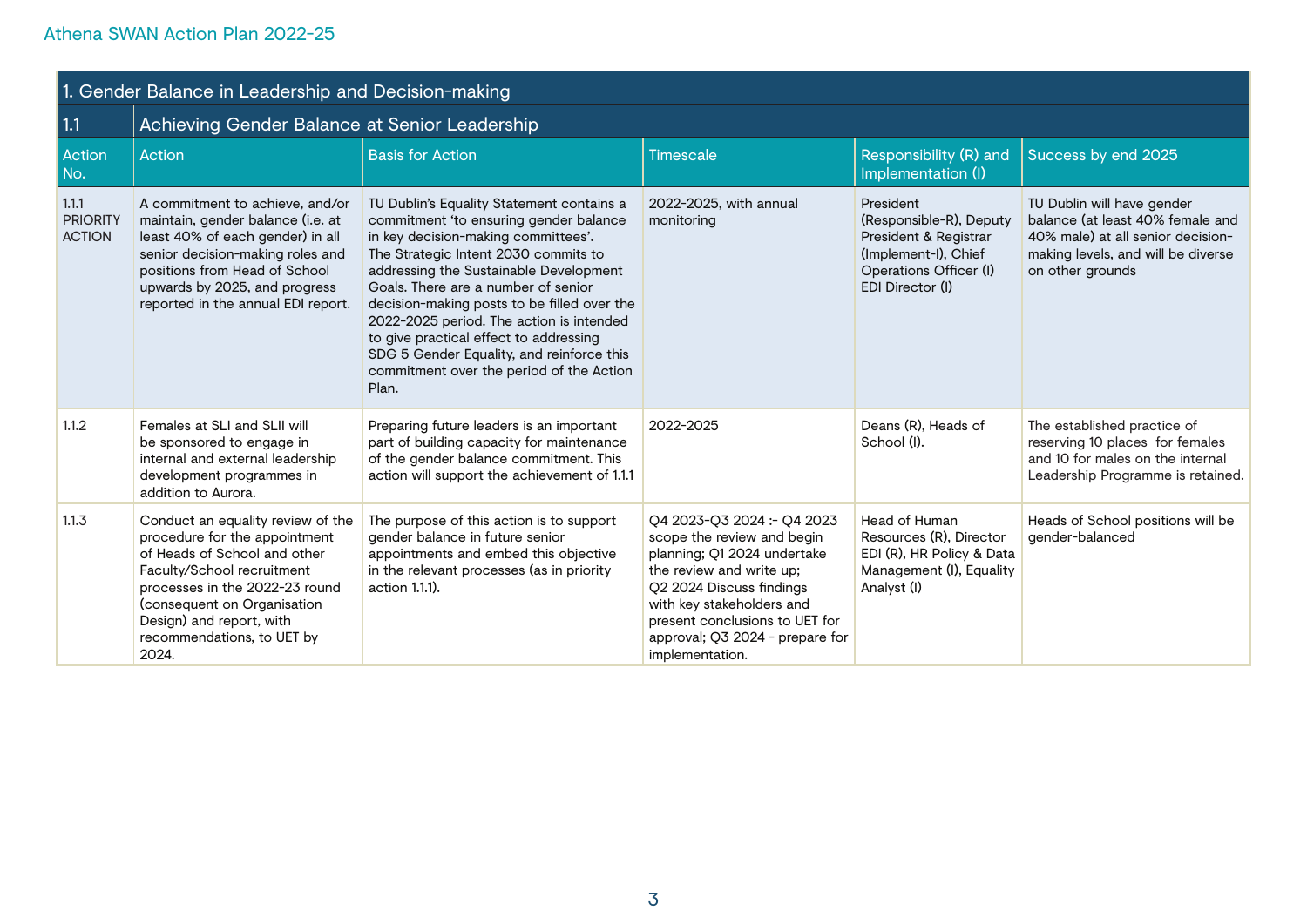|               | 1. Gender Balance in Leadership and Decision-making                                                                                 |                                                                                                                                                                                                                                                                                                                                                                                                                                                             |                                                                                                          |                                                                                                                                  |                                                                                                                                                                                                                                                                                                                 |  |  |  |
|---------------|-------------------------------------------------------------------------------------------------------------------------------------|-------------------------------------------------------------------------------------------------------------------------------------------------------------------------------------------------------------------------------------------------------------------------------------------------------------------------------------------------------------------------------------------------------------------------------------------------------------|----------------------------------------------------------------------------------------------------------|----------------------------------------------------------------------------------------------------------------------------------|-----------------------------------------------------------------------------------------------------------------------------------------------------------------------------------------------------------------------------------------------------------------------------------------------------------------|--|--|--|
| 1.1           | Achieving Gender Balance at Senior Leadership                                                                                       |                                                                                                                                                                                                                                                                                                                                                                                                                                                             |                                                                                                          |                                                                                                                                  |                                                                                                                                                                                                                                                                                                                 |  |  |  |
| Action<br>No. | Action                                                                                                                              | <b>Basis for Action</b>                                                                                                                                                                                                                                                                                                                                                                                                                                     | <b>Timescale</b>                                                                                         | Responsibility (R) and<br>Implementation (I)                                                                                     | Success by end 2025                                                                                                                                                                                                                                                                                             |  |  |  |
| 1.1.4         | <b>Faculties</b><br>Schools<br>and<br>systematically record and report element of<br>external<br>invited speakers and<br>examiners. | will Role model visibility is<br>an important<br>supporting equality and<br>on the gender and diversity inclusion. There were gender discrepancies settled following the OD process<br>characteristics of high profile across disciplines with regard to speaker<br>gender balance (Ref Table 5.55) This action<br>could also aid confidence among female<br>academics of TU Dublin's commitment to<br>gender equality (Ref Table 5.37 and Action<br>1.1.1) | 2023<br>O4<br>onwards<br>when<br>Schools<br>Faculties<br>have<br>and                                     | (R).<br>Head of<br>School<br>Affairs<br>(1)<br>Academic<br>Faculty managers (I), and<br>School<br>administrative<br>managers (I) | Deans (R), Heads of At least 40% of all invited speakers<br>are female, 40% male, and other<br>diversity characteristics are known.<br>A base line data report on the<br>gender ratio of external examiners<br>PhDs and Programmes is<br>for<br>produced, with recommendations<br>for achieving gender balance. |  |  |  |
| 1.1.5         | Honorary Degrees awarded by TU<br>Dublin will be gender-balanced.                                                                   |                                                                                                                                                                                                                                                                                                                                                                                                                                                             | Conferrings from 2023 onwards<br>when the Honorary Degrees<br>policy is finalised and approved<br>by GB. | Registrar (R), Head of<br>Academic Affairs (I)                                                                                   | At least 40% of all honorary<br>degrees are female, 40% male,<br>and other diversity characteristics<br>are present.                                                                                                                                                                                            |  |  |  |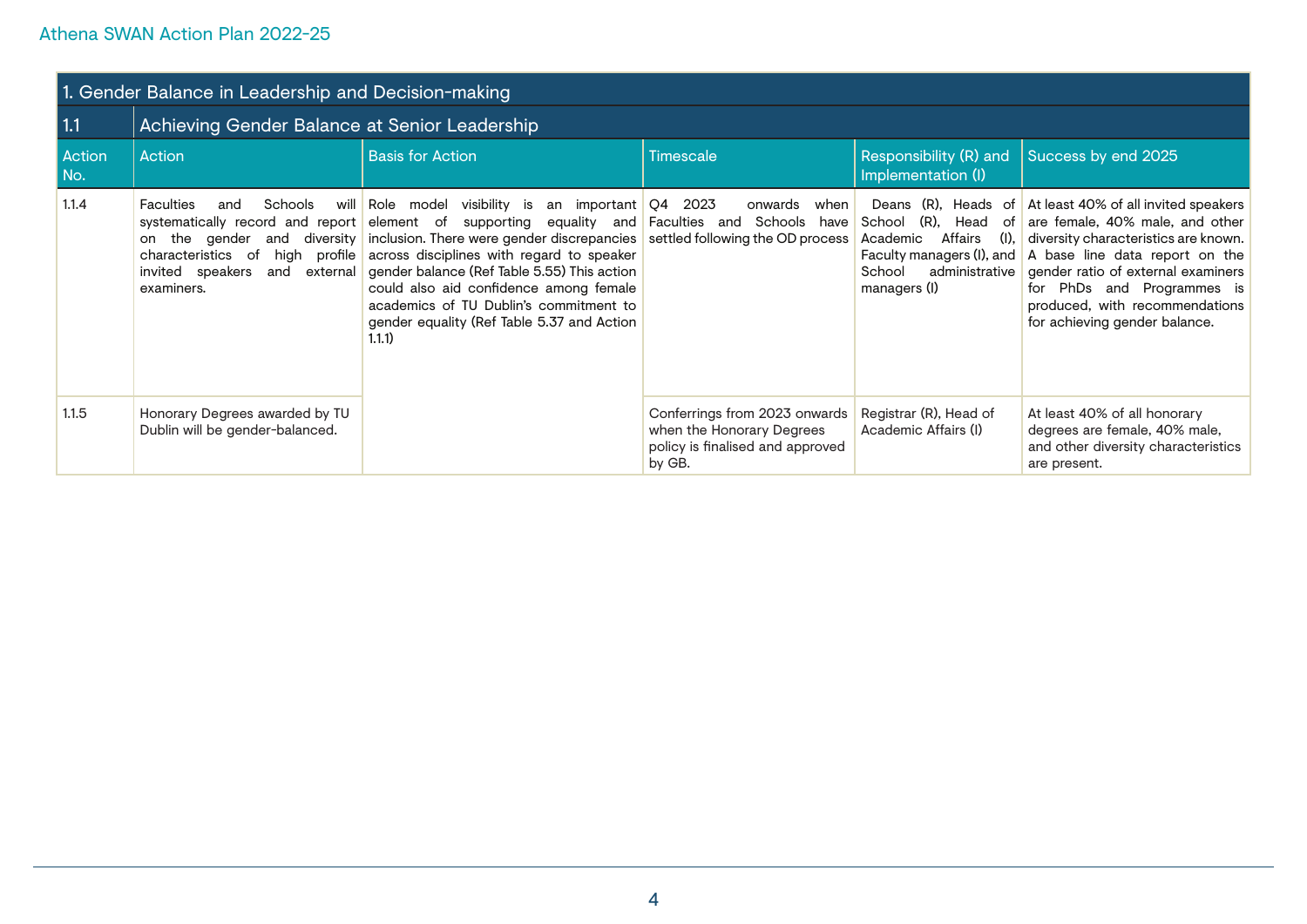| 2. Recruitment and Career Progression |                                                                                                                                                                                                                                                                                                                                                                                                                                                            |                                                                                                                                                                                                                                                                                                                                                                                                                                                                                  |                                                                                                                                                                             |                                                                                                                    |                                                                                                                                                                                                                                                                                                                                            |  |
|---------------------------------------|------------------------------------------------------------------------------------------------------------------------------------------------------------------------------------------------------------------------------------------------------------------------------------------------------------------------------------------------------------------------------------------------------------------------------------------------------------|----------------------------------------------------------------------------------------------------------------------------------------------------------------------------------------------------------------------------------------------------------------------------------------------------------------------------------------------------------------------------------------------------------------------------------------------------------------------------------|-----------------------------------------------------------------------------------------------------------------------------------------------------------------------------|--------------------------------------------------------------------------------------------------------------------|--------------------------------------------------------------------------------------------------------------------------------------------------------------------------------------------------------------------------------------------------------------------------------------------------------------------------------------------|--|
| 2.1                                   | An Equitable Recruitment Process                                                                                                                                                                                                                                                                                                                                                                                                                           |                                                                                                                                                                                                                                                                                                                                                                                                                                                                                  |                                                                                                                                                                             |                                                                                                                    |                                                                                                                                                                                                                                                                                                                                            |  |
| Action No.                            | Action                                                                                                                                                                                                                                                                                                                                                                                                                                                     | <b>Basis for Action</b>                                                                                                                                                                                                                                                                                                                                                                                                                                                          | <b>Timescale</b>                                                                                                                                                            | Responsibility (R) and<br>Implementation (I)                                                                       | Success by end 2025                                                                                                                                                                                                                                                                                                                        |  |
| 2.1.1                                 | Competency frameworks for<br>all academic and PMSS posts<br>will be developed, clarifying<br>expectations as to the broad<br>expertise, skill, and experience<br>required for each post while<br>allowing for specific disciplinary<br>or functional requirements.<br>These frameworks will be<br>informed by an EDI mindset<br>and proofed for equality and<br>inclusion, in addition to going<br>through the normal TU Dublin<br>consultative processes. | There are two main findings from<br>analysis of recruitment data -<br>the relatively poor outcome for<br>AHSSBL female applicants and<br>the low numbers of female STEMM<br>applicants. The purpose of this<br>set of actions is to reinforce the<br>conditions that will counter any<br>unconscious bias in the recruitment<br>process (Ref Tables 5.1 - 5.3). These<br>actions will also partly counter the<br>horizontal gender segregation within<br>the PMSS staff profile. | Q3 2023-Q1 2024: Timing<br>may be dependent on<br>national agreements                                                                                                       | VP for Organisation, Culture<br>and Change, (R), Chief<br>Operations Officer, (R), Head of<br>Human Resources (I)  | Competency frameworks,<br>inclusive of equality<br>considerations, are agreed<br>by Q3 2023; implemented<br>by Q2 2024 and widely<br>promoted. At least 60% of<br>staff are aware of them and<br>at least 40% understand<br>them by 2025 (Equality and<br>Inclusion Survey Q1 2025).<br>Timing may be dependent<br>on national agreements. |  |
| 2.1.2                                 | The Hiring Managers and<br>Interview Panel members will<br>have addressed Unconscious<br>Bias on gender, race and<br>disability in an enhanced<br>Licence to Recruit training.                                                                                                                                                                                                                                                                             |                                                                                                                                                                                                                                                                                                                                                                                                                                                                                  | 2023-2025, as academic<br>posts are approved for<br>recruitment                                                                                                             | <b>Head of Human Resources</b><br>(R), Senior Manager, People<br>Development (I)                                   | Positive action statements<br>are included in all<br>advertisements. By Q3<br>2023 processes are in<br>place to ensure that<br>competitions are widely                                                                                                                                                                                     |  |
| 2.1.3                                 | HR Business Partners to ensure<br>that positive action statements<br>are included in all external post<br>advertisements.                                                                                                                                                                                                                                                                                                                                  |                                                                                                                                                                                                                                                                                                                                                                                                                                                                                  | Q2 2022 onwards                                                                                                                                                             | Head of Human Resources (R),<br>HR Manager (I)                                                                     | advertised and substantive<br>efforts are made to<br>attract a diverse pool of<br>candidates. Insofar as<br>possible applicants should<br>not be all male or all<br>female.                                                                                                                                                                |  |
| 2.1.4                                 | Appointment (internal) and<br>recruitment (external) processes<br>to address staff gender and<br>other diversity profiles, according<br>to agreed targets.                                                                                                                                                                                                                                                                                                 | As noted in Action 1.1.1 and<br>elsewhere, while there is good<br>gender balance at many levels,<br>gender ratios drop at SLIII (Head<br>of School or equivalent) and there<br>is a distinct lack of ethnic diversity<br>at SLII grade and up. This is a<br>typical academic career pattern<br>that requires strong and sustained<br>interventions to change. This action<br>will link to the University People<br>Strategy.                                                     | Q1 2024-Q4 2024: A review<br>of the appointment and<br>recruitment processes to<br>ensure that gender, ethnicity<br>and other forms of diversity<br>are actively supported. | VP for Organisation, Culture<br>and Change (R); Head of<br>Human Resources (I); Faculty<br>Deans, School Heads (I) | University-level and School<br>recruitment processes<br>deliver on gender and<br>diversity targets agreed in<br>the People Strategy.                                                                                                                                                                                                       |  |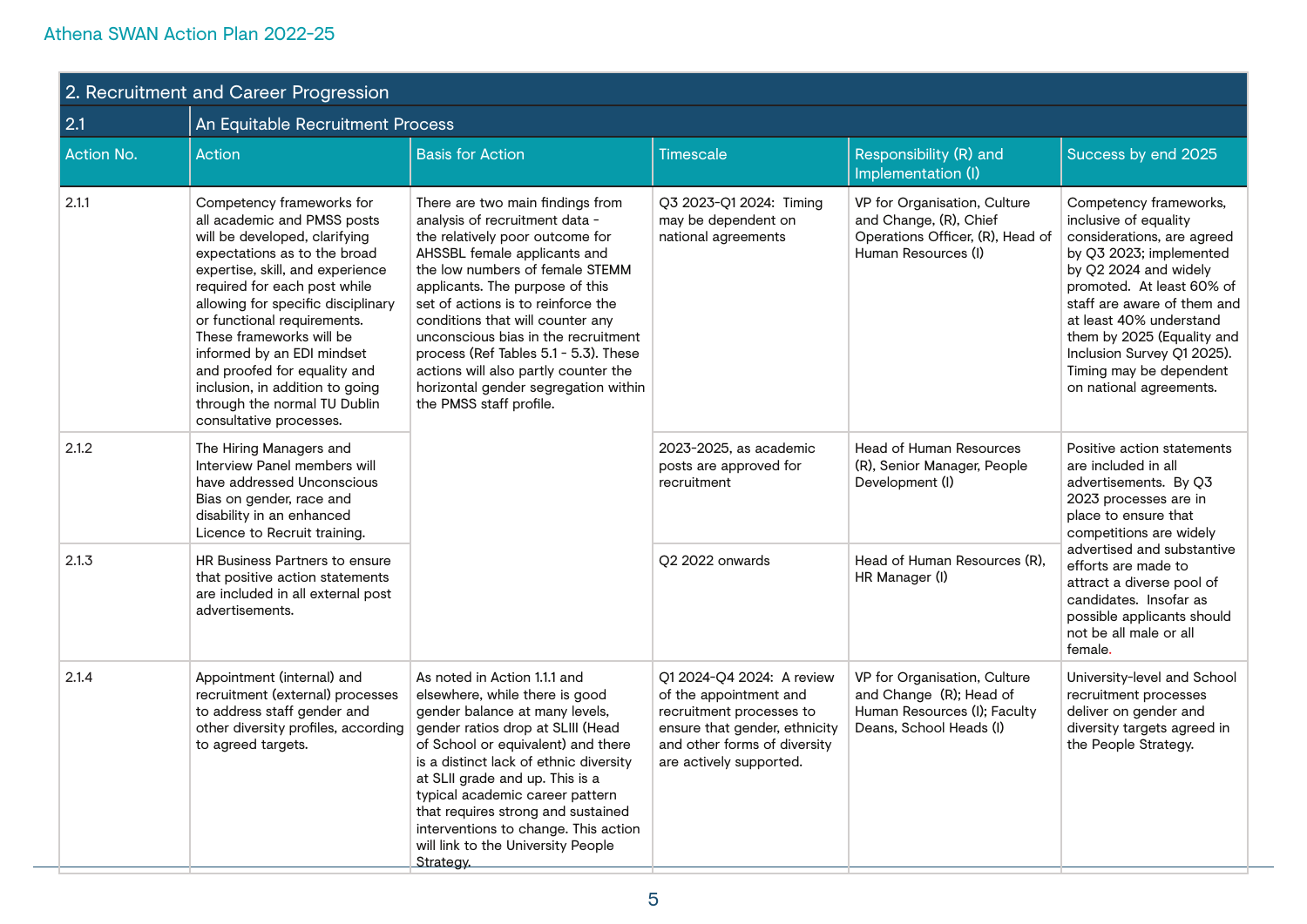| 2. Recruitment and Career Progression |                                                                                                                                                                                                                                                                                                                                                                                                                                                                                                                                                                                             |                                                                                                                                                                                                                                                                                   |                                                                                                                                                                                                                      |                                                                                                                                                    |                                                                                                                                                                                                             |  |  |
|---------------------------------------|---------------------------------------------------------------------------------------------------------------------------------------------------------------------------------------------------------------------------------------------------------------------------------------------------------------------------------------------------------------------------------------------------------------------------------------------------------------------------------------------------------------------------------------------------------------------------------------------|-----------------------------------------------------------------------------------------------------------------------------------------------------------------------------------------------------------------------------------------------------------------------------------|----------------------------------------------------------------------------------------------------------------------------------------------------------------------------------------------------------------------|----------------------------------------------------------------------------------------------------------------------------------------------------|-------------------------------------------------------------------------------------------------------------------------------------------------------------------------------------------------------------|--|--|
| 2.1                                   | An Equitable Recruitment Process                                                                                                                                                                                                                                                                                                                                                                                                                                                                                                                                                            |                                                                                                                                                                                                                                                                                   |                                                                                                                                                                                                                      |                                                                                                                                                    |                                                                                                                                                                                                             |  |  |
| <b>Action No.</b>                     | <b>Action</b>                                                                                                                                                                                                                                                                                                                                                                                                                                                                                                                                                                               | <b>Basis for Action</b>                                                                                                                                                                                                                                                           | Timescale                                                                                                                                                                                                            | Responsibility (R) and<br>Implementation (I)                                                                                                       | Success by end 2025                                                                                                                                                                                         |  |  |
| 2.1.5                                 | Investigate the barriers and<br>opportunities for increasing<br>female enrolment in<br>Apprenticeship programmes -<br>explore the potential appeal<br>of bio- and environmental<br>sustainability avenues for<br>apprenticeship programmes                                                                                                                                                                                                                                                                                                                                                  | Apprenticeship enrolments are<br>almost 100% male, despite efforts to<br>promote the apprenticeship route as<br>a pathway for females.                                                                                                                                            | Q2 2022: scoping and<br>planning the study; Q3 -Q4<br>2022 undertaking the study;<br>Q1 2023, publication of<br>findings in time for a launch<br>for International Women's<br>Day 2023 (March 8, or week<br>thereof) | Head of Apprenticeships (R)<br>Access to Apprenticeship<br>Programme Officer (I), Head of<br>Recruitment and Admissions (I);<br>researcher (I)     | The report is published<br>in Q1 2023 and the<br>findings provide new<br>knowledge on which to<br>base the development of<br>Apprenticeships and other<br>skills-based pathways that<br>can appeal to women |  |  |
| 2.1.6                                 | Prioritise EDI Fund practitioner<br>applications which are targeted<br>at addressing the low numbers<br>of women in Engineering, Built<br>Environment, Apprenticeship<br>and ICT programmes, and<br>also applications which aim<br>to increase the numbers of<br>men in Education, Health and<br>Welfare programmes, and also<br>addressing race/ethnic and<br>disability diversity. These may<br>include additional social media<br>campaigns, promotional videos,<br>and speaker events. This action<br>will support the strategic delivery<br>of enrolment targets and access<br>ratios. | This action will support the<br>achievement of 2.1.5, 3.1.1 and 3.1.2<br>by generating new knowledge about<br>the drivers of gender imbalances in<br>the Apprenticeships programmes,<br>and in both female and male-<br>dominated, non-diverse pathways<br>across the University. | Q2 2002 call for funding<br>issues; Q3 2002 results<br>announced, Q3-4 2022 and<br>Q1 2023 projects undertaken;<br>Completion of projects<br>and showcase of results/<br>outcomes Q2-3 2023                          | EDI Director [R), Head of<br>Recruitment, Admissions<br>and Participation (I), Head of<br>Apprenticeships (I), Individual<br>project proposers (I) | Project showcase complete<br>by Q3 2023. A body<br>of successful practices<br>supporting gender and<br>diversity balances in<br>student recruitment are<br>available for sharing across<br>the University.  |  |  |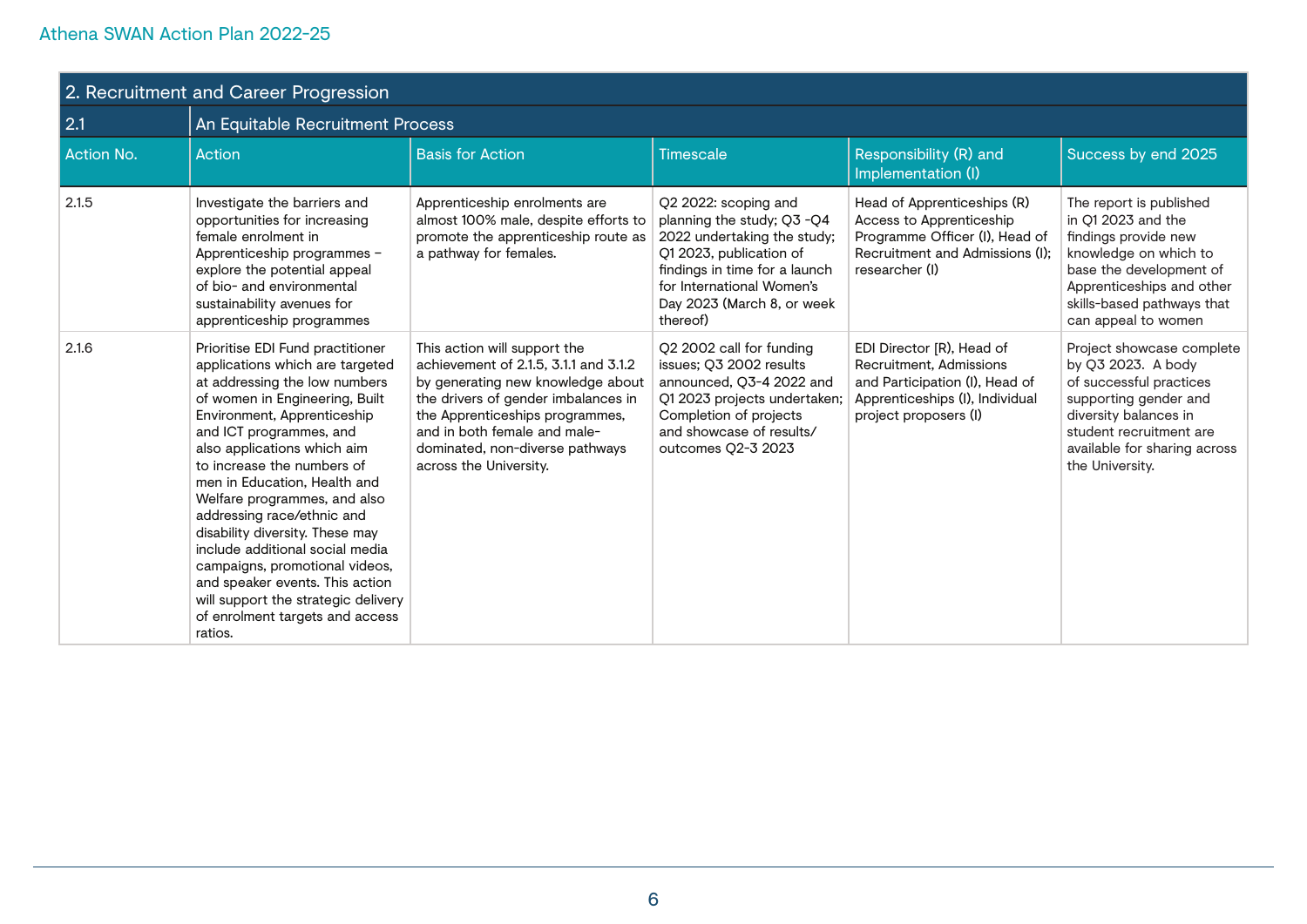| 2. Recruitment and Career Progression |                                                                                                                                                                                                                                                                                                              |                                                                                                                                                                                                                                                                                                                                                                         |           |                                                                                                                                              |                                                                                     |  |  |
|---------------------------------------|--------------------------------------------------------------------------------------------------------------------------------------------------------------------------------------------------------------------------------------------------------------------------------------------------------------|-------------------------------------------------------------------------------------------------------------------------------------------------------------------------------------------------------------------------------------------------------------------------------------------------------------------------------------------------------------------------|-----------|----------------------------------------------------------------------------------------------------------------------------------------------|-------------------------------------------------------------------------------------|--|--|
| 2.2                                   | <b>Career Analysis and Supports</b>                                                                                                                                                                                                                                                                          |                                                                                                                                                                                                                                                                                                                                                                         |           |                                                                                                                                              |                                                                                     |  |  |
| <b>Action No.</b>                     | Action                                                                                                                                                                                                                                                                                                       | <b>Basis for Action</b>                                                                                                                                                                                                                                                                                                                                                 | Timescale | Responsibility (R) and<br>Implementation (I)                                                                                                 | Success by end 2025                                                                 |  |  |
| 2.2.1                                 | The University to continue<br>to influence national policy<br>discussions and decisions on an<br>appropriate academic career<br>framework for Technological<br>Universities. This can be<br>carried out in multiple sites,<br>including the HEA and sectoral<br>bodies such as the IUA and its<br>Committees | The TU Dublin Equality and<br>Inclusion survey indicated that<br>67% males and 69% female<br>academics identified a lack of<br>opportunity to advance their<br>careers; 59% male academics<br>and 64% female academics felt<br>that there were not sufficient<br>opportunities to develop their<br>research profile in the University<br>(Ref Fig. 5.1, Tables 5.5-5.8) | 2022-2025 | President [R), Deputy<br>President and Registrar (R),<br>Chief Operations Officer (R)<br>UET members as relevant (I),<br>Director of EDI (I) | National agreement on<br>an academic pathway<br>is implemented in the<br>University |  |  |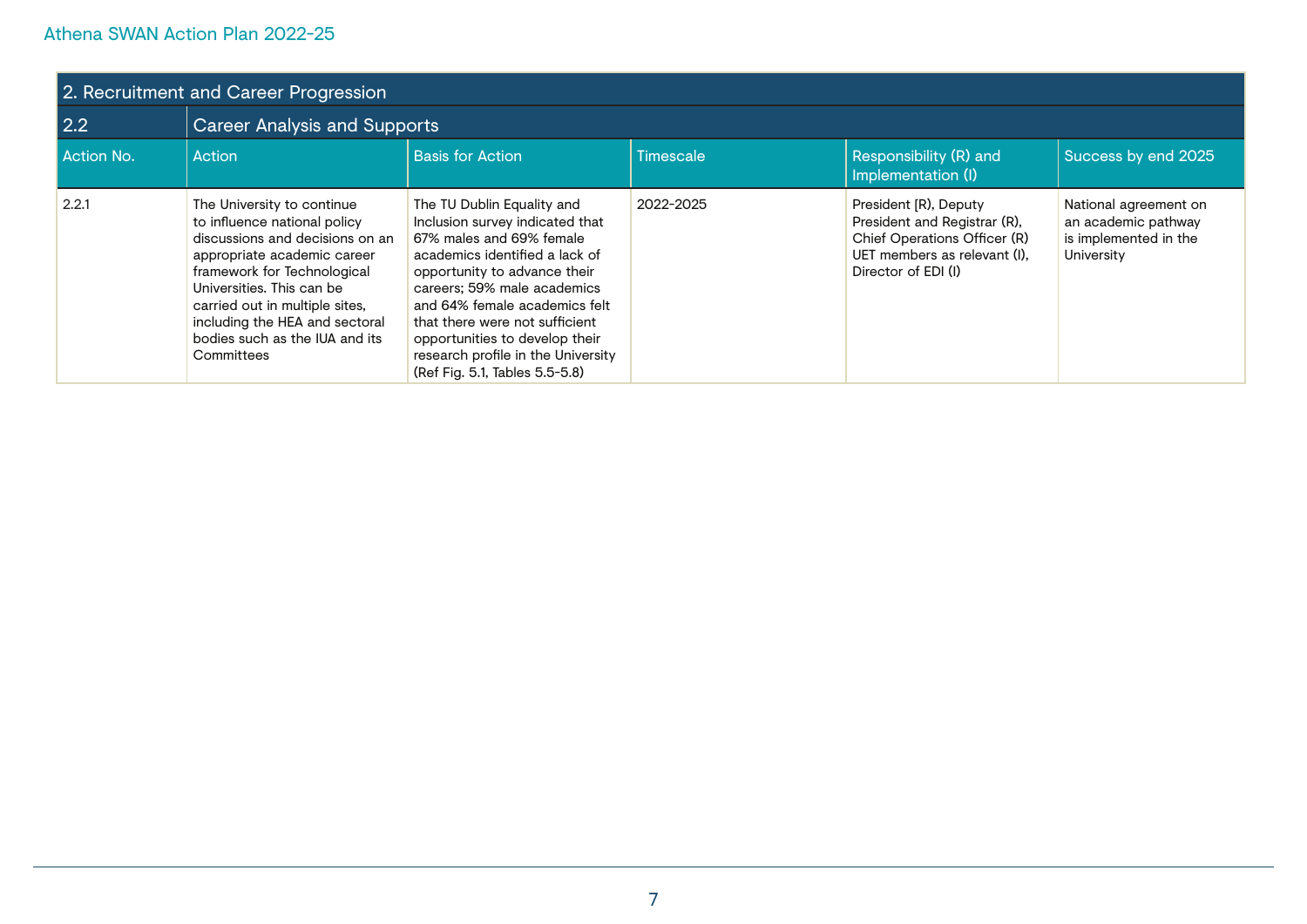| 2. Recruitment and Career Progression |                                                                                                                                                                                                                                                                                                                                                                                                                                      |                                                                                                                                                                                                                                                                                                                                                                                                                                                                                                                                                                                                                                                                                                                                                                                                                                                                                                                                                                                |                                                                                                                                                              |                                                                                                  |                                                                                                                                                                                                                                               |  |  |
|---------------------------------------|--------------------------------------------------------------------------------------------------------------------------------------------------------------------------------------------------------------------------------------------------------------------------------------------------------------------------------------------------------------------------------------------------------------------------------------|--------------------------------------------------------------------------------------------------------------------------------------------------------------------------------------------------------------------------------------------------------------------------------------------------------------------------------------------------------------------------------------------------------------------------------------------------------------------------------------------------------------------------------------------------------------------------------------------------------------------------------------------------------------------------------------------------------------------------------------------------------------------------------------------------------------------------------------------------------------------------------------------------------------------------------------------------------------------------------|--------------------------------------------------------------------------------------------------------------------------------------------------------------|--------------------------------------------------------------------------------------------------|-----------------------------------------------------------------------------------------------------------------------------------------------------------------------------------------------------------------------------------------------|--|--|
| 2.2                                   | <b>Career Analysis and Supports</b>                                                                                                                                                                                                                                                                                                                                                                                                  |                                                                                                                                                                                                                                                                                                                                                                                                                                                                                                                                                                                                                                                                                                                                                                                                                                                                                                                                                                                |                                                                                                                                                              |                                                                                                  |                                                                                                                                                                                                                                               |  |  |
| <b>Action No.</b>                     | Action                                                                                                                                                                                                                                                                                                                                                                                                                               | <b>Basis for Action</b>                                                                                                                                                                                                                                                                                                                                                                                                                                                                                                                                                                                                                                                                                                                                                                                                                                                                                                                                                        | <b>Timescale</b>                                                                                                                                             | Responsibility (R) and<br>Implementation (I)                                                     | Success by end 2025                                                                                                                                                                                                                           |  |  |
| 2.2.2 PRIORITY<br><b>ACTION</b>       | Streamline the available HR<br>supports for maternity leave<br>across the University, including<br>a dedicated HR contact person<br>and up-to-date information<br>booklet. Make this information<br>available to all School and<br>Function heads and their<br>executives.                                                                                                                                                           | The survey and focus groups<br>identified maternity leave<br>and return to pose specific<br>challenges for expectant persons<br>and their School managers.<br>48% of female academics<br>felt supported prior to taking<br>maternity leave; 42% during<br>leave; 37% on return to work<br>(Ref Tables 5.25-5.27, % feeling<br>supported at different stages).<br>Furthermore 49% of academics<br>had strongly agreed/agreed<br>with the statement - 'I covered<br>some of my responsibilities<br>during maternity/adoptive leave'<br>(compared to 15% of PMSS<br>respondents) (Ref Table 5.26).<br>Focus group data indicates<br>these responsibilities include<br>postgraduate supervision. This<br>group of actions are given<br>priority. Successfully ironing out<br>the issues involved will provide<br>a template for addressing other<br>care/family leave provisions, and<br>will streamline the HR recruitment<br>of cover process for all needs in<br>the University | Q3 2022-Q4 2022: Identify the<br>gaps in HR supports, including<br>the efficiency of backfill cover,<br>and address in time for the<br>2022-23 academic year | Head of HR, (R), HR Leave and<br>Benefits Manager (I) Marketing<br>& Communications (I)          | Academics who avail<br>of maternity/adoptive<br>leave will indicate similar<br>satisfaction rates to<br>PMSS staff i.e. 70% feel<br>supported prior to taking<br>leave; 53% feel supported<br>during leave; 60% feel<br>supported upon return |  |  |
| 2.2.3 PRIORITY<br><b>ACTION</b>       | Improve the backfill process<br>for maternity leave cover and<br>facilitate a timely handover<br>meeting aided by a handover<br>template. This handover meeting<br>will clarify the context, if any,<br>in which the person going on<br>leave can keep in touch on<br>an occasional basis with the<br>School/Department/Office<br>through an agreed mechanism.                                                                       |                                                                                                                                                                                                                                                                                                                                                                                                                                                                                                                                                                                                                                                                                                                                                                                                                                                                                                                                                                                |                                                                                                                                                              | Head of HR, (R), HR Leave and<br>Benefits Manager (I) School/<br>Function Head or equivalent (I) | from leave. Less than 15%<br>of academic and PMSS<br>staff will indicate that they<br>covered some of their<br>responsibilities during leave.<br>(Equality and Inclusion<br><b>Survey Q1 2025)</b>                                            |  |  |
| 2.2.4 PRIORITY<br><b>ACTION</b>       | 4 weeks before return, the Head<br>of School/Head of Function and<br>returning parent will devise a<br>return to work plan that involves<br>an appropriate workload (e.g.<br>reduced contact hours) for the<br>first semester (academic). This<br>will also include discussion of the<br>teaching timetable and course<br>delivery. As far as possible,<br>academic returners will resume<br>lecturing on their previous<br>modules. |                                                                                                                                                                                                                                                                                                                                                                                                                                                                                                                                                                                                                                                                                                                                                                                                                                                                                                                                                                                | Q4 2022 onwards, as applicable                                                                                                                               | Head of HR (R), School/<br>Function Head or equivalent (I)                                       |                                                                                                                                                                                                                                               |  |  |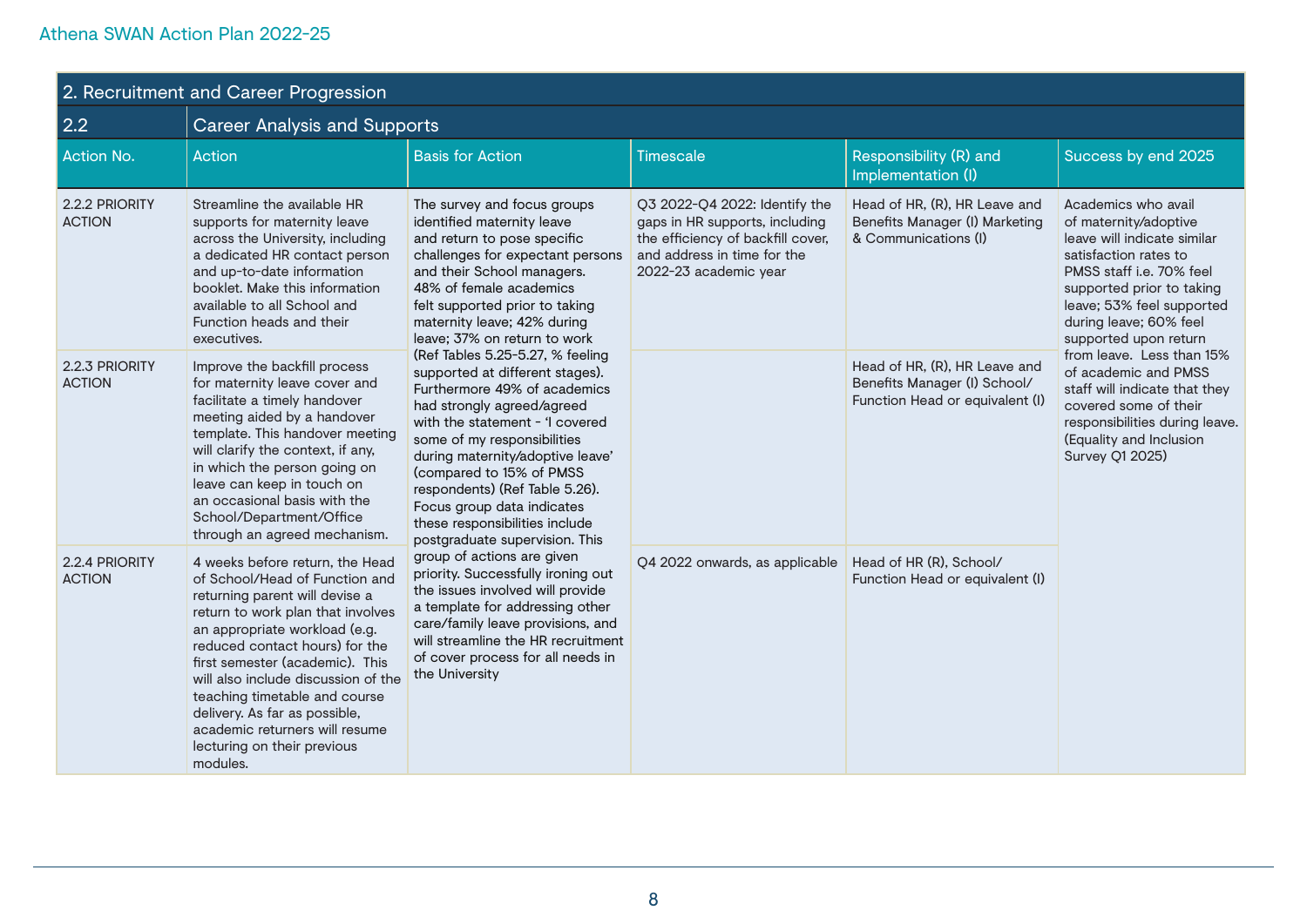| 2. Recruitment and Career Progression |                                                                                                                                                                                                                                                |                                                                                                                                                                                                                                                                                                                                           |                                                                                                                                                                                 |                                                                                                                      |                                                                                                                                                                                                                                                                                                                                                                             |  |  |
|---------------------------------------|------------------------------------------------------------------------------------------------------------------------------------------------------------------------------------------------------------------------------------------------|-------------------------------------------------------------------------------------------------------------------------------------------------------------------------------------------------------------------------------------------------------------------------------------------------------------------------------------------|---------------------------------------------------------------------------------------------------------------------------------------------------------------------------------|----------------------------------------------------------------------------------------------------------------------|-----------------------------------------------------------------------------------------------------------------------------------------------------------------------------------------------------------------------------------------------------------------------------------------------------------------------------------------------------------------------------|--|--|
| 2.2                                   | <b>Career Analysis and Supports</b>                                                                                                                                                                                                            |                                                                                                                                                                                                                                                                                                                                           |                                                                                                                                                                                 |                                                                                                                      |                                                                                                                                                                                                                                                                                                                                                                             |  |  |
| Action No.                            | Action                                                                                                                                                                                                                                         | <b>Basis for Action</b>                                                                                                                                                                                                                                                                                                                   | <b>Timescale</b>                                                                                                                                                                | Responsibility (R) and<br>Implementation (I)                                                                         | Success by end 2025                                                                                                                                                                                                                                                                                                                                                         |  |  |
| 2.2.5                                 | Highlight the suite of care/family<br>leave options available to all staff<br>in a regular bulletin/web update,<br>and at least once per semester.<br>Design a communication to<br>encourage male employees to<br>avail of leave entitlements. | Male employees do not avail of<br>family leave to any great extent<br>(Ref Table 5.29)                                                                                                                                                                                                                                                    | Q2-Q3 2023 and regularly<br>thereafter (at least once per<br>semester)                                                                                                          | Head of HR, (R), HR Leave and<br>Benefits Manager (I), Marketing<br>and Communications (I)                           | Take up of paternity and<br>parental leave by men<br>increases by 30% (2023-<br>2025)                                                                                                                                                                                                                                                                                       |  |  |
| 2.2.6                                 | Undertake a review of care<br>and family leave as part of a<br>suite of leave policies, including<br>addressing Domestic Violence<br>leave options for the purpose of<br>facilitating court appointments,<br>legal appointments, etc.          | The evidence shows a reduced<br>take-up care leave, which<br>suggests that a review is<br>timely. In addition, an increase<br>in reported rates of domestic<br>violence during COVID-19 has<br>brought the issue to the fore,<br>and all HEIs are asked to make<br>arrangements for Domestic<br>Violence Leave (Ref Tables 5.29,<br>5.30) | Q2-Q3 2022 - in Q2,<br>exploration of the policy options<br>on Domestic Violence leave:<br>Q3, draft policy, consult and<br>bring to UET for consideration                      | Head of HR (R), HR Policy and<br>Data management (I) Marketing<br>and Communications (I)                             | <b>Provision for Domestic</b><br>Violence Leave is clear,<br>well communicated, and<br>supported by HR. At least<br>55% of survey respondents<br>are aware of Domestic<br>Violence leave and at least<br>60% of survey respondents<br>are aware of each type of<br>family leave and flexible<br>working options relevant<br>to them (Equality and<br>Inclusion Survey 2025) |  |  |
| 2.2.7                                 | Prepare a report for UET<br>consideration on precarious<br>working in the University -<br>covering academic and PMSS<br>staff. Analyse by age, gender,<br>race, and disability.                                                                | Precarity is an endemic feature<br>of higher education, evident<br>in TU Dublin as elsewhere. This<br>action will give a comprehensive<br>overview of the situation and<br>consider what further actions<br>can be taken to decrease<br>precarious working. (Ref Table<br>4.4, Tables 4.11-13)                                            | Q2-Q4 2024: Q2 2024 -<br>Scope and plan; Q3 conduct<br>evaluation; Q4 - discuss report<br>with relevant stakeholders and<br>present finalised draft to UET for<br>consideration | Registrar (R), Chief Operations<br>Officer (R), Head of Human<br>Resources (I), HR Policy and<br>Data Management (I) | There is an action plan<br>in place to reduce<br>precarious working, support<br>progression while working<br>part time, and support part<br>time workers return to full<br>time work.                                                                                                                                                                                       |  |  |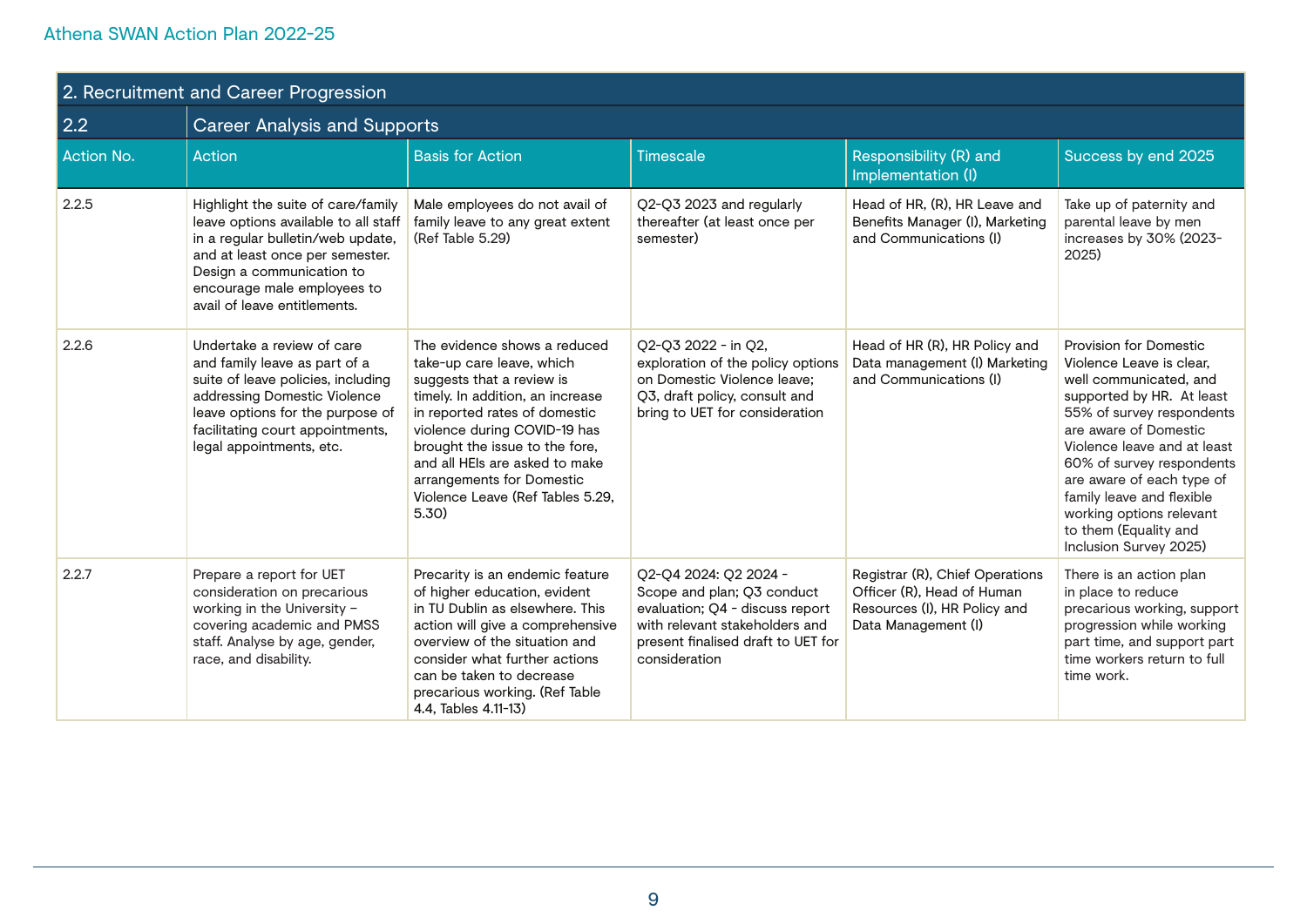| 2. Recruitment and Career Progression |                                                                                                                                                                                                                                                                                                                                                                                                    |                                                                                                                                                                                                                                                                                                                                                                                                                                                                                                                                                      |                                                                                                                         |                                                                             |                                                                                                                                                                                                                                |  |  |
|---------------------------------------|----------------------------------------------------------------------------------------------------------------------------------------------------------------------------------------------------------------------------------------------------------------------------------------------------------------------------------------------------------------------------------------------------|------------------------------------------------------------------------------------------------------------------------------------------------------------------------------------------------------------------------------------------------------------------------------------------------------------------------------------------------------------------------------------------------------------------------------------------------------------------------------------------------------------------------------------------------------|-------------------------------------------------------------------------------------------------------------------------|-----------------------------------------------------------------------------|--------------------------------------------------------------------------------------------------------------------------------------------------------------------------------------------------------------------------------|--|--|
| 2.2                                   | <b>Career Analysis and Supports</b>                                                                                                                                                                                                                                                                                                                                                                |                                                                                                                                                                                                                                                                                                                                                                                                                                                                                                                                                      |                                                                                                                         |                                                                             |                                                                                                                                                                                                                                |  |  |
| Action No.                            | Action                                                                                                                                                                                                                                                                                                                                                                                             | <b>Basis for Action</b>                                                                                                                                                                                                                                                                                                                                                                                                                                                                                                                              | <b>Timescale</b>                                                                                                        | Responsibility (R) and<br>Implementation (I)                                | Success by end 2025                                                                                                                                                                                                            |  |  |
| 2.2.8                                 | A clear explanation of the<br>AL progression scheme,<br>including the rationale for the<br>criteria and the evaluation<br>methodology, will be provided by<br>HR and made available on the<br>University intranet, and widely<br>communicated.                                                                                                                                                     | 38% male and 41% female<br>Assistant Lecturer survey<br>participants disagreed that<br>the AL progression criteria<br>are transparent and fair. In<br>addition, 44% male and 45%<br>female ALs disagreed that<br>the AL progression process<br>is transparent and fair. For<br>promotion, survey respondents<br>mentioned that clarity on the<br>application of the evaluation<br>criteria was required. PMSS staff<br>also indicated concern that the<br>evaluation of criteria was unclear<br>and part-time working was not<br>taken into account. | Q2-3 2022                                                                                                               | <b>Head of Human Resources</b><br>(R), HR Policy and Data<br>Management (I) | 55% of Assistant Lecturer<br>survey respondents in 2024<br>indicate agreement that<br>the criteria, process and<br>evaluation in progression<br>scheme is fair and<br>transparent. In 2025, 55%<br>of all other staff indicate |  |  |
| 2.2.9                                 | HR will provide a clear<br>explanation of the promotions<br>scheme, aligned with the<br>development of the new<br>academic career framework.<br>to include the rationale for<br>the criteria and the evaluation<br>methodology. This material<br>will be made available on<br>the University intranet and<br>communicated widely.                                                                  |                                                                                                                                                                                                                                                                                                                                                                                                                                                                                                                                                      | Q2 2024 - on implementation<br>of the competency frameworks<br>and agreement on new<br>academic career framework        | <b>Head of Human Resources</b><br>(R), HR Policy and Data<br>Management (I) | agreement that the new<br>promotions scheme is fair<br>and transparent (Equality<br>and Inclusion Survey Q1<br>2025)                                                                                                           |  |  |
| 2.2.10                                | The promotion scheme will be<br>reviewed for any gendered<br>criteria, such as time-related<br>requirements that could<br>disadvantage female applicants.<br>Inclusive criteria will be<br>introduced, if not already there,<br>such as full recognition of part-<br>time working, account taken of<br>maternity leave and other care<br>leave periods, and extended<br>sickness/disability leave. |                                                                                                                                                                                                                                                                                                                                                                                                                                                                                                                                                      | Q3 2023-Q1 2024, dependent<br>on consideration and<br>completion of competency<br>frameworks; sooner for<br>progression | <b>Head of Human Resources</b><br>(R), HR Policy and Data<br>Management (I) |                                                                                                                                                                                                                                |  |  |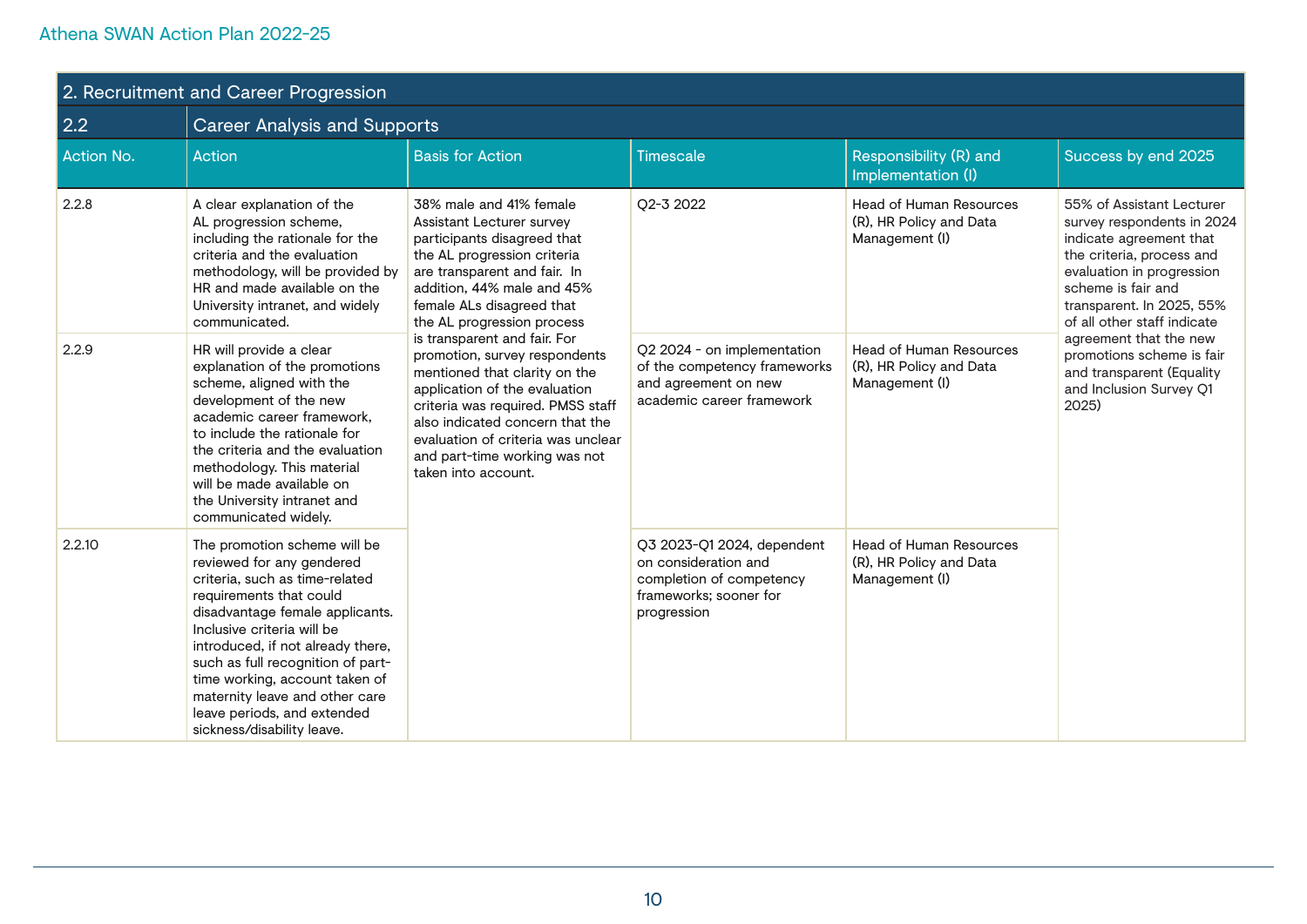| 2. Recruitment and Career Progression |                                                                                                                                                                                                                                                                                                                                                                                                 |                                                                                                                                                                                                                                                                                         |                                                                                                                                            |                                                                                                                           |                                                                                                                                                                                                                                                      |  |  |
|---------------------------------------|-------------------------------------------------------------------------------------------------------------------------------------------------------------------------------------------------------------------------------------------------------------------------------------------------------------------------------------------------------------------------------------------------|-----------------------------------------------------------------------------------------------------------------------------------------------------------------------------------------------------------------------------------------------------------------------------------------|--------------------------------------------------------------------------------------------------------------------------------------------|---------------------------------------------------------------------------------------------------------------------------|------------------------------------------------------------------------------------------------------------------------------------------------------------------------------------------------------------------------------------------------------|--|--|
| 2.2                                   | <b>Career Analysis and Supports</b>                                                                                                                                                                                                                                                                                                                                                             |                                                                                                                                                                                                                                                                                         |                                                                                                                                            |                                                                                                                           |                                                                                                                                                                                                                                                      |  |  |
| Action No.                            | Action                                                                                                                                                                                                                                                                                                                                                                                          | <b>Basis for Action</b>                                                                                                                                                                                                                                                                 | Timescale                                                                                                                                  | Responsibility (R) and<br>Implementation (I)                                                                              | Success by end 2025                                                                                                                                                                                                                                  |  |  |
| 2.2.11                                | Engage PMSS staff (and<br>interested others, including<br>academics) in tailored events<br>with stereotype-breaking role<br>models (male, female and non-<br>binary, of diverse profiles) who<br>share their career trajectories;<br>HR track PO and Senior<br>Technical Officer vacancies and<br>encourage hiring managers to<br>include recruitment statements<br>encouraging women to apply. | Data shows that as the PMSS<br>grades increase, fewer females<br>apply. For PO in the 2018-<br>2020 period, 1 of the 5 posts<br>was obtained by a woman (Ref<br>Table 5.13). For Senior Technical<br>Officer, the same success rate<br>for females applies (1 of 5) (Ref<br>Table 5.15) | 2023-event for International<br>Women's Day; promotion<br>of equal opportunities and<br>welcome of applicants with<br>diversified profiles | <b>Head of Human Resources</b><br>(R), Senior Manager People<br>Development (I), Hiring<br>Managers/Heads of Function (I) | The rate of success over<br>a 4-year period at PO<br>and STO for females will<br>have increased from 20%<br>to 40%, dependent on<br>vacancies occurring.                                                                                             |  |  |
| 2.2.12                                | Implement anonymised exit<br>surveys for all leavers. For those<br>citing resignation as reason for<br>leaving, explore and analyse<br>the cause of resignation to<br>determine if there are any<br>issues to be addressed by the<br>University. Provide these data<br>as part of Action 3.2.1 (annual<br>report).                                                                              | Resignation is the dominant<br>reason for PMSS staff leaving the<br>university, and especially Grade<br>3 leavers, which constitutes the<br>largest group of PMSS leavers<br>each year, with no gender<br>differences evident (Ref Table<br>4.13)                                       | 2022-2025. Align with timetable<br>for EDI Annual Report and<br><b>University Annual Report</b>                                            | <b>Head of Human Resources</b><br>(R), HR Policy and Data<br>Management (I)                                               | Analysis provides the basis<br>for specific actions, if<br>appropriate, to address<br>structural reasons for<br>resignation.                                                                                                                         |  |  |
| 2.2.13                                | Local induction becomes a<br>routinised part of integrating a<br>new member of staff into the<br>organisation.                                                                                                                                                                                                                                                                                  | PMSS focus groups indicate<br>variable induction, though HR<br>provides detailed and relevant<br>forms that guide local managers<br>through the induction process.<br>Focus groups with HPAL and AL<br>highlighted the need for School<br>level induction and supports.                 | 2022-2025 as applicable                                                                                                                    | Head of Human Resources (R).<br>Relevant Heads of School/<br>Heads of Function/Local<br>Managers (I)                      | Local induction process in<br>place for all PMSS staff and<br>satisfaction rates returned<br>to HR. At least 30% of<br>Schools have a relevant<br>local induction process<br>in place for HPALs and<br>ALs and satisfaction rates<br>returned to HR. |  |  |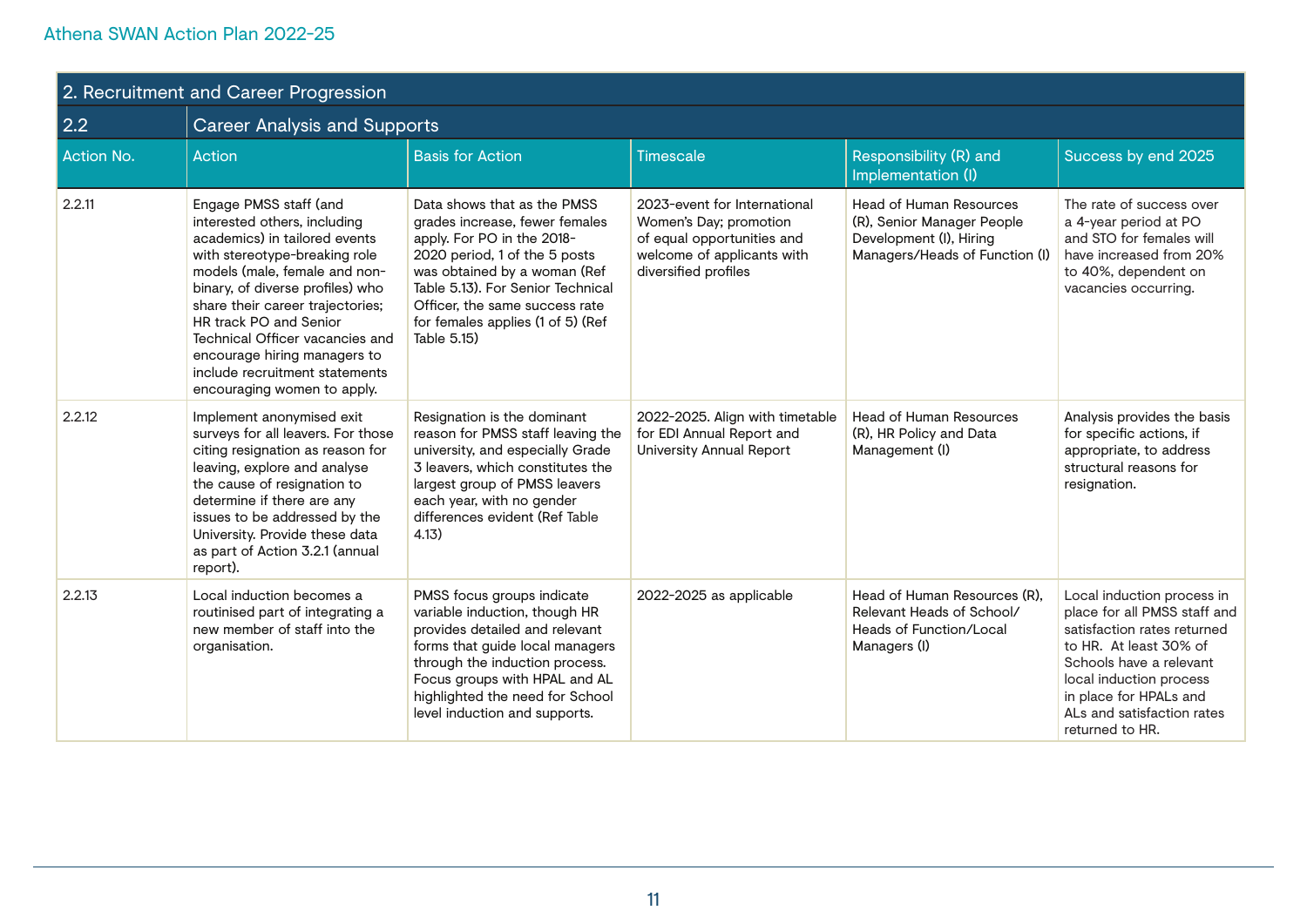| 2. Recruitment and Career Progression |                                                                                                                                                                                                                                                                                            |                                                                                                                                                                                                                                                                                                                                                                                                                                                              |                                                                                                        |                                                                                                      |                                                                                                                                                                                                            |  |  |
|---------------------------------------|--------------------------------------------------------------------------------------------------------------------------------------------------------------------------------------------------------------------------------------------------------------------------------------------|--------------------------------------------------------------------------------------------------------------------------------------------------------------------------------------------------------------------------------------------------------------------------------------------------------------------------------------------------------------------------------------------------------------------------------------------------------------|--------------------------------------------------------------------------------------------------------|------------------------------------------------------------------------------------------------------|------------------------------------------------------------------------------------------------------------------------------------------------------------------------------------------------------------|--|--|
| 2.2                                   | <b>Career Analysis and Supports</b>                                                                                                                                                                                                                                                        |                                                                                                                                                                                                                                                                                                                                                                                                                                                              |                                                                                                        |                                                                                                      |                                                                                                                                                                                                            |  |  |
| <b>Action No.</b>                     | Action                                                                                                                                                                                                                                                                                     | <b>Basis for Action</b>                                                                                                                                                                                                                                                                                                                                                                                                                                      | <b>Timescale</b>                                                                                       | Responsibility (R) and<br>Implementation (I)                                                         | Success by end 2025                                                                                                                                                                                        |  |  |
| 2.2.14                                | Ongoing support of PMDS<br>throughout the organisation. A<br>reminder for managers of the<br>importance of a conversation on<br>work-life balance, which is more<br>critical in the COVID-post-COVID<br>era than before.                                                                   | A review of areas covered in<br>the Professional Development<br>Plan (PDP) conversation for<br>academics indicates that Work-<br>Life balance issues are least<br>discussed (32% Males report it<br>being discussed, 28% Females<br>- Table 5.20); similarly for PMSS<br>staff (39% males report it being<br>discussed, 18% females - Table<br>5.23)                                                                                                         | 2022 and annually thereafter<br>- PDP conversation includes<br>prompts re work/life balance.           | Head of Human Resources (R).<br>Head of People Development (I)                                       | Academic and PMSS staff<br>reporting that the PDP<br>process is a useful one will<br>be at 65% agreement; 60%<br>of Academic and PMSS<br>staff report that work-<br>life balance issues were<br>discussed. |  |  |
| 2.2.15                                | Subsequent to the development<br>of a TU Dublin Workload model.<br>workload allocations will reflect<br>the model, be gender-fair,<br>and transparent to all staff<br>concerned. Perceptions of<br>fairness to be tracked in E&I/staff<br>survey when model is in place<br>and operational | In 2020, there were polarised<br>views on the fairness of workload<br>allocations - 47% overall<br>indicating a fair distribution,<br>40% disagreeing with this view.<br>Males were slightly more likely<br>to agree with the fairness of<br>workload allocations than female<br>academics (51%M: 42%F) (Ref<br>Table 5.54). A strategic action<br>for TU Dublin is to develop<br>a university workload model<br>which will inform the PDP<br>conversations. | 2023-2024, dependent on<br>the timing of agreement on<br>the workload model, and its<br>implementation | VP for Organisation, Culture<br>and Change (R); Chief<br>Operations Officer (R), EDI<br>Director (I) | Support for fairness of<br>workload allocations will<br>have increased to 65%<br>overall, with majorities<br>of females and male<br>academics in agreement<br>with this view.                              |  |  |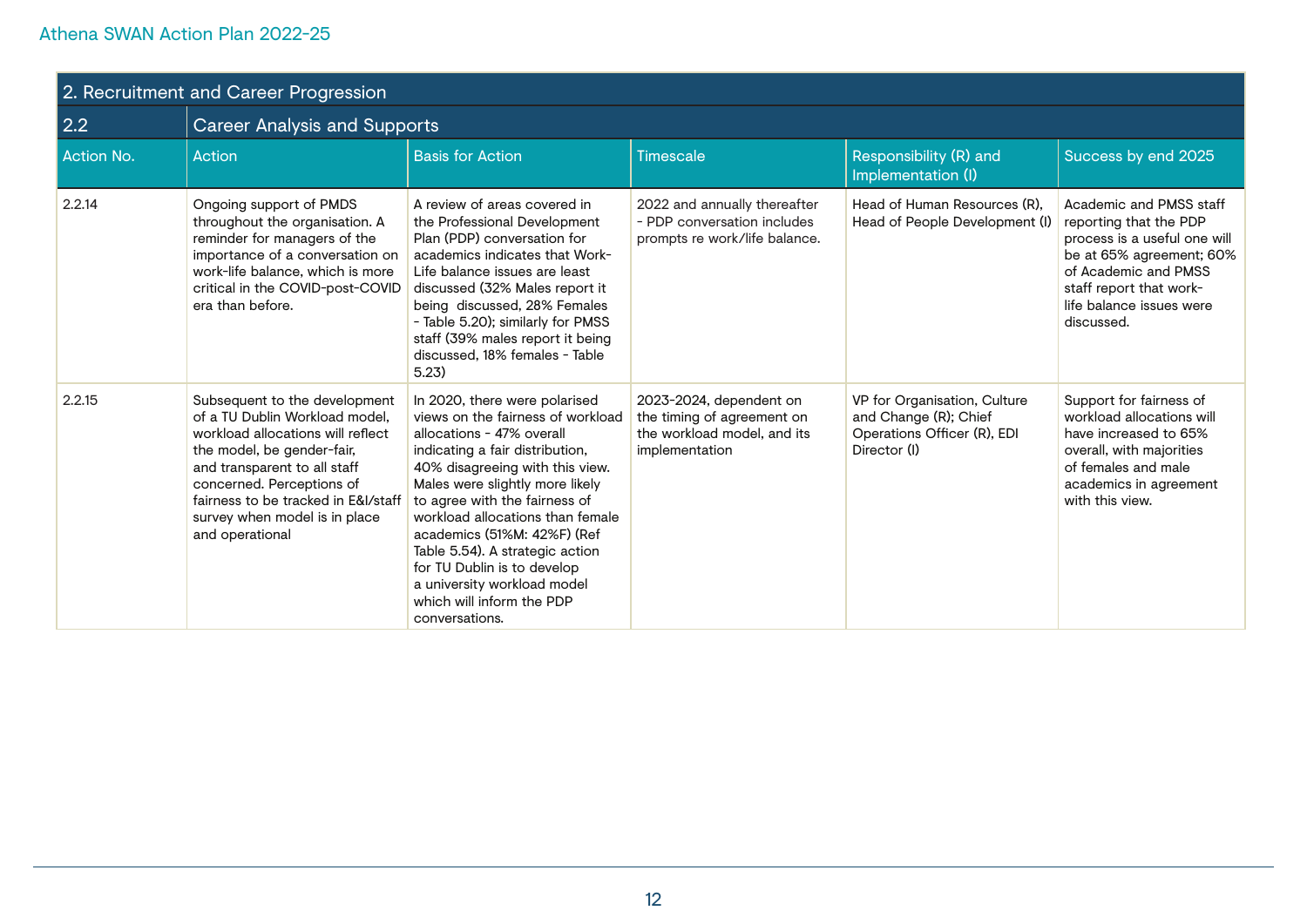| 2. Recruitment and Career Progression |                                                                                                                                                                                                                                              |                                                                                                                                                                                                                                                                                                                                                                    |                                                                                                                                                                                                                                                                                                                              |                                                                                                               |                                                                                                                                                                                                                        |  |  |
|---------------------------------------|----------------------------------------------------------------------------------------------------------------------------------------------------------------------------------------------------------------------------------------------|--------------------------------------------------------------------------------------------------------------------------------------------------------------------------------------------------------------------------------------------------------------------------------------------------------------------------------------------------------------------|------------------------------------------------------------------------------------------------------------------------------------------------------------------------------------------------------------------------------------------------------------------------------------------------------------------------------|---------------------------------------------------------------------------------------------------------------|------------------------------------------------------------------------------------------------------------------------------------------------------------------------------------------------------------------------|--|--|
| $\vert 2.3 \vert$                     | <b>Research Profile Supports</b>                                                                                                                                                                                                             |                                                                                                                                                                                                                                                                                                                                                                    |                                                                                                                                                                                                                                                                                                                              |                                                                                                               |                                                                                                                                                                                                                        |  |  |
| Action No.                            | <b>Action</b>                                                                                                                                                                                                                                | <b>Basis for Action</b>                                                                                                                                                                                                                                                                                                                                            | <b>Timescale</b>                                                                                                                                                                                                                                                                                                             | Responsibility (R) and<br>Implementation (I)                                                                  | Success by end 2025                                                                                                                                                                                                    |  |  |
| 2.3.1                                 | TU Dublin to continue to lobby<br>for agreed pension scheme<br>and career path/structure for<br>researchers at national level.                                                                                                               | Researchers on externally-funded<br>contracts in the University<br>are unable to join the pension<br>scheme. This is not the case for<br>researchers on these contracts in<br>other universities.                                                                                                                                                                  | 2022-2025, dependent on<br>agreement with national<br>decision-making bodies                                                                                                                                                                                                                                                 | President (R), VP for Research<br>& Innovation (R), Head of<br>Human Resources (I)                            | A pensions scheme<br>is in place, following<br>implementation of the<br>agreement with national<br>bodies.                                                                                                             |  |  |
| 2.3.2                                 | Investigate and report on the<br>researcher profile of core and<br>externally-funded researchers in<br>the University. Identify gender-<br>specific opportunity constraints<br>to career development and<br>address these in an action plan. | This action is in response to the<br>drop in female post-doctoral<br>researchers from 35% in 2018 to<br>20% in 2020 (Ref Tables 2.18-<br>2.20)                                                                                                                                                                                                                     | Q1 2023-Q3 2023 - Q1<br>2023 scope and plan the<br>investigation, including<br>preliminary data analysis; Q2<br>- engage in investigation; Q3 -<br>write-up with recommendations;<br>end Q3/early Q4, publish<br>report and launch on European<br>Researchers' Night (24<br>September annually) or on a<br>similar occasion. | VP for Research & Innovation<br>[R), Head of Enterprise<br>and Research Support (I),<br>researcher (I)        | An Action Plan to address<br>any gender-specific<br>constraints on career<br>development is in place<br>and its impact is monitored<br>by the Research Office;<br>post-doctoral researchers<br>are gender-balanced     |  |  |
| 2.3.3                                 | Conduct a review of timetable<br>allocations to staff undertaking<br>PhD studies and report findings<br>to the VP for Research and<br>Innovation. Follow up reviews on<br>a biannual basis.                                                  | Academic focus Group report<br>that the time allocation for<br>undertaking doctoral studies is<br>not evenly applied. Given that<br>the University must meet a 65%<br>staff PhD completion rate by<br>2029, it is important to have the<br>conditions that facilitate meeting<br>this target. This action can also<br>inform the Workload Model<br>stream of work. | Q2-4 2022, and biannual review<br>thereafter (2024, 2026)                                                                                                                                                                                                                                                                    | VP for Research and Innovation<br>(R). Head of Graduate School<br>(I); Graduate School/Research<br>Office (I) | Agreed time allocation for<br>PhD candidates is in place<br>across all Schools. At least<br>60% of survey respondents<br>who are PhD candidates<br>agree that their School<br>is supportive of research<br>activities. |  |  |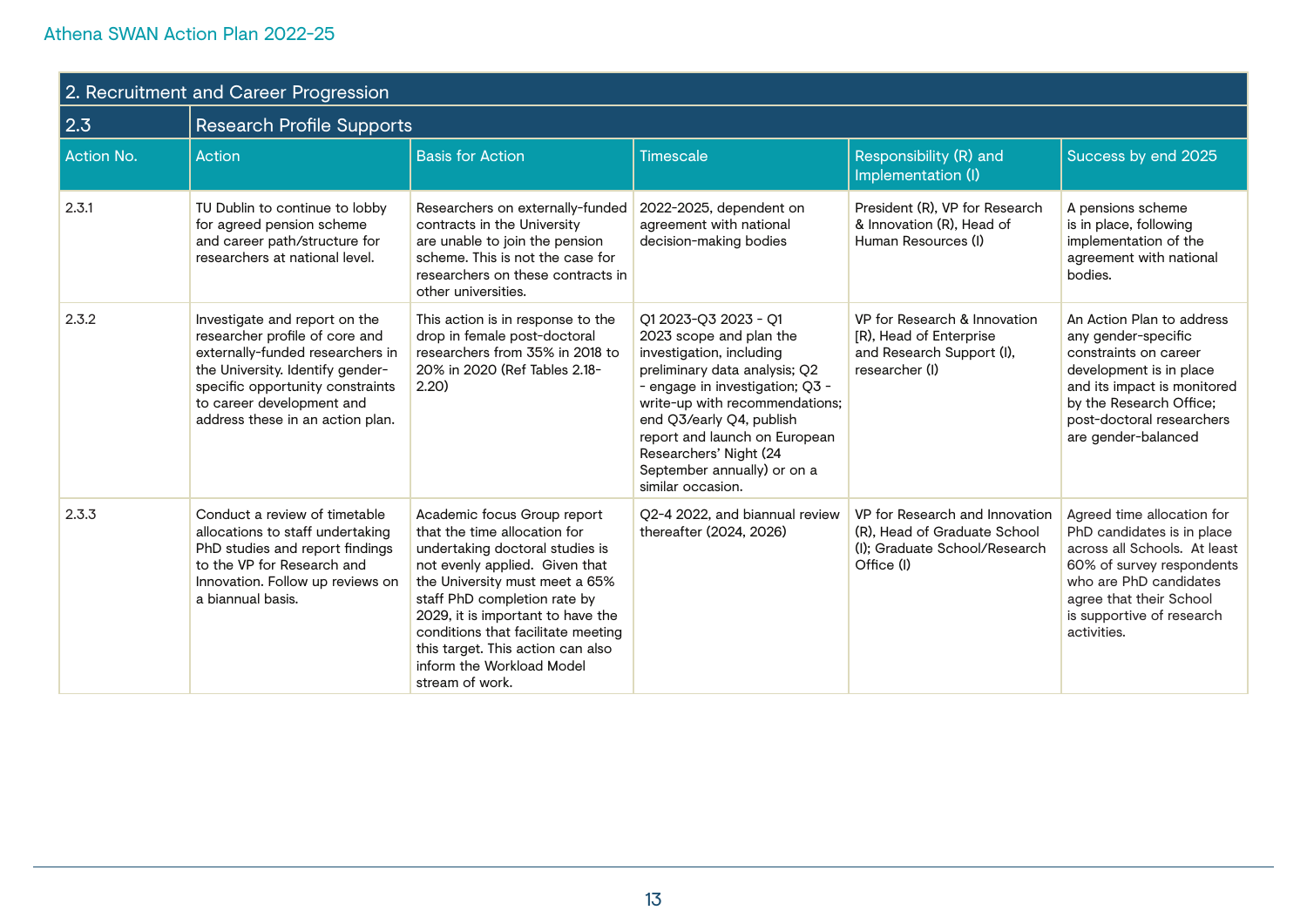| 2. Recruitment and Career Progression |                                                                                                                                                                                                                                                                                                        |                                                                                                                                                                                                                                                                                                                                                                                                                                                      |                                                                                                                                                                                                                                          |                                                                                          |                                                                                                                                                                              |  |  |  |  |
|---------------------------------------|--------------------------------------------------------------------------------------------------------------------------------------------------------------------------------------------------------------------------------------------------------------------------------------------------------|------------------------------------------------------------------------------------------------------------------------------------------------------------------------------------------------------------------------------------------------------------------------------------------------------------------------------------------------------------------------------------------------------------------------------------------------------|------------------------------------------------------------------------------------------------------------------------------------------------------------------------------------------------------------------------------------------|------------------------------------------------------------------------------------------|------------------------------------------------------------------------------------------------------------------------------------------------------------------------------|--|--|--|--|
| 2.3                                   |                                                                                                                                                                                                                                                                                                        | <b>Research Profile Supports</b>                                                                                                                                                                                                                                                                                                                                                                                                                     |                                                                                                                                                                                                                                          |                                                                                          |                                                                                                                                                                              |  |  |  |  |
| Action No.                            | Action                                                                                                                                                                                                                                                                                                 | <b>Basis for Action</b>                                                                                                                                                                                                                                                                                                                                                                                                                              | Timescale                                                                                                                                                                                                                                | Responsibility (R) and<br>Implementation (I)                                             | Success by end 2025                                                                                                                                                          |  |  |  |  |
| 2.3.4                                 | Prioritise EDI Research Funding<br>for projects that address<br>intersectional issues, and publish<br>details of the projects and their<br>outcomes on the EDI website.                                                                                                                                | EDI research is spread<br>throughout the University, as is<br>practice and practitioners. Often<br>they work in isolation from one<br>another. These action support<br>researchers and practitioners in                                                                                                                                                                                                                                              | Q 2 annually - Call for project<br>proposals; Q4 annually -<br>successful projects begin                                                                                                                                                 | Director of EDI (R), RINCE<br>Research Fellow (I), RINCE<br>Postdoctoral researcher (I). | The Symposium is known as<br>a focus of innovative and<br>interdisciplinary university<br>research and practice in<br>EDI and intersectionality,<br>and is an embedded event |  |  |  |  |
| 2.3.5                                 | An EDI Annual Research<br>Symposium showcasing<br>University research and<br>practice on equality, diversity<br>and inclusion issues, and their<br>intersections with sustainability,<br>as an aid to disseminating<br>knowledge and supporting a<br>critical mass of researchers and<br>practitioners | this field to develop a distinctive<br>research/practitioner affiliation<br>with EDI/intersectional research<br>and practice in the University, in<br>line with the University model of<br>applied research and practice.<br>These actions also assist in<br>delivering on the Strategic Intent<br>2030 in respect of delivering<br>knowledge and solutions that<br>address Sustainable Development<br>Goals (in this case SDG 5 Gender<br>Equality) | Q1 2022 [27-28 January], and<br>annually thereafter. Planning<br>to take place in the preceding<br>quarter. Those in receipt of<br>EDI funding (such as those<br>arising from action 2.1.6) to be<br>encouraged to present their<br>work | EDI Director (R), RINCE<br>Research Fellow (I)                                           | in the University calendar.<br>Attendance rates remain<br>at 80 ppl or more per<br>symposium                                                                                 |  |  |  |  |

| 2. Recruitment and Career Progression |                                                                                                                                                                                                                                                                                                                                                           |                                                                                                                        |                                              |                                                                                             |                                                                                                     |  |  |
|---------------------------------------|-----------------------------------------------------------------------------------------------------------------------------------------------------------------------------------------------------------------------------------------------------------------------------------------------------------------------------------------------------------|------------------------------------------------------------------------------------------------------------------------|----------------------------------------------|---------------------------------------------------------------------------------------------|-----------------------------------------------------------------------------------------------------|--|--|
| $\overline{2.4}$                      | <b>Gender Pay Gap Audit</b>                                                                                                                                                                                                                                                                                                                               |                                                                                                                        |                                              |                                                                                             |                                                                                                     |  |  |
| <b>Action No.</b>                     | Action                                                                                                                                                                                                                                                                                                                                                    | <b>Basis for Action</b>                                                                                                | <b>Timescale</b>                             | Responsibility (R) and Imple-<br>mentation (I)                                              | Success by end 2025                                                                                 |  |  |
| 2.4.1                                 | A gender pay gap audit will be<br>conducted, in line with legislative<br>requirements. The audit will ex-<br>plore the preliminary findings of<br>the 2020 report in more detail as<br>part of this analysis. The report<br>will be considered by UET and<br>will form part of the University's<br>Annual Report. Findings will be<br>publicly available. | The Gender Pay Gap Information<br>Act, 2021 is in effect, and the<br>University is required to conduct<br>a pay audit. | Q2-Q4 2022; as mandated<br>thereafter by law | Chief Operations Officer (R),<br>Payroll (I), HR Data Manage-<br>ment (I), Data Officer (I) | Gender Pay Gap Audit<br>complete by Q1 2023 and<br>action plan in place to<br>address any pay gaps. |  |  |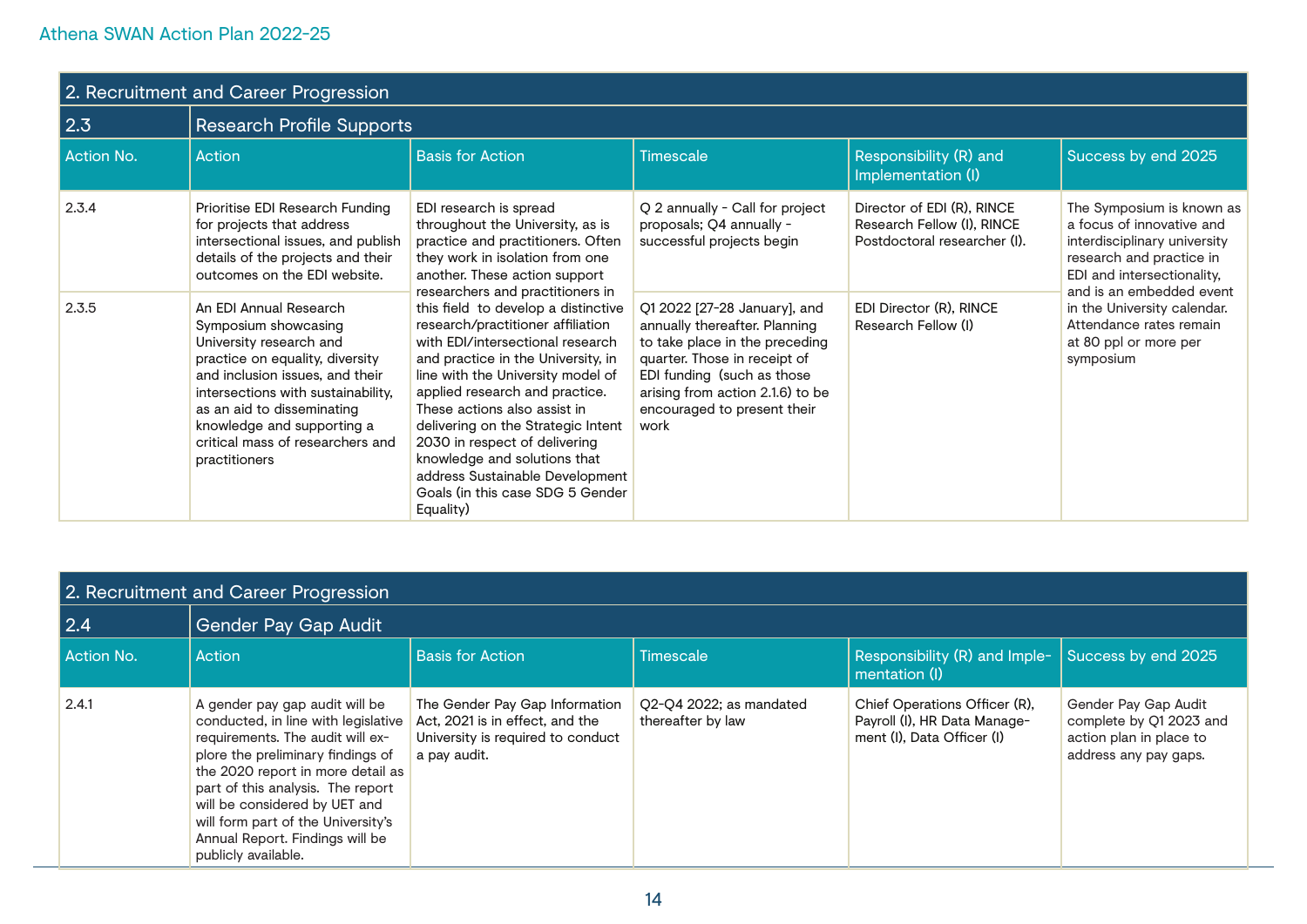| 3. Organisational Culture and Work-Life Balance |                                                                                                                                                                                                                                                                                                                                                                                                                                                                                                                                                                                                              |                                                                                                                                                                                                                                                                                                                                                                                                    |                                                                                                                                               |                                                                                                                                                      |                                                                                                                                                                                                                         |  |  |  |
|-------------------------------------------------|--------------------------------------------------------------------------------------------------------------------------------------------------------------------------------------------------------------------------------------------------------------------------------------------------------------------------------------------------------------------------------------------------------------------------------------------------------------------------------------------------------------------------------------------------------------------------------------------------------------|----------------------------------------------------------------------------------------------------------------------------------------------------------------------------------------------------------------------------------------------------------------------------------------------------------------------------------------------------------------------------------------------------|-----------------------------------------------------------------------------------------------------------------------------------------------|------------------------------------------------------------------------------------------------------------------------------------------------------|-------------------------------------------------------------------------------------------------------------------------------------------------------------------------------------------------------------------------|--|--|--|
| 3.1                                             | <b>Embedding Athena SWAN in TU Dublin</b>                                                                                                                                                                                                                                                                                                                                                                                                                                                                                                                                                                    |                                                                                                                                                                                                                                                                                                                                                                                                    |                                                                                                                                               |                                                                                                                                                      |                                                                                                                                                                                                                         |  |  |  |
| <b>Action No.</b>                               | <b>Action</b>                                                                                                                                                                                                                                                                                                                                                                                                                                                                                                                                                                                                | <b>Basis for Action</b>                                                                                                                                                                                                                                                                                                                                                                            | <b>Timescale</b>                                                                                                                              | <b>Responsibility (R) and</b><br><b>Implementation (I)</b>                                                                                           | Success by end 2025                                                                                                                                                                                                     |  |  |  |
| <b>3.1.1 PRIORITY</b><br><b>ACTION</b>          | 40% of Schools make<br>applications for Athena SWAN<br>(AS) awards                                                                                                                                                                                                                                                                                                                                                                                                                                                                                                                                           | Equality and Inclusion survey<br>indicates a statistically significant<br>difference in men's and women's<br>perceptions of TU Dublin's<br>commitment to gender equality<br>(Ref Table 5.37). This action<br>will delve into local contexts to<br>address gender issues.                                                                                                                           | 2022-2025: Planning and<br>scheduling in Q3 2022, when<br>Schools OD is completed; at<br>least 4 submissions scheduled<br>per year thereafter | President [R), all Deans (I) Dean<br>Faculty of Engineering &Built<br>Environment (I), Dean Faculty of<br>Digital & Data, Dean                       | At least 10 (40%) Athena<br>SWAN School applications<br>for Bronze award will be<br>submitted by end 2025<br>with representation from all<br>Faculties including at least<br>two from the Faculty of<br>Digital & Data. |  |  |  |
| <b>3.1.2 PRIORITY</b><br><b>ACTION</b>          | <b>Prioritise Athena SWAN</b><br><b>School applications from</b><br>areas in which female staff<br>and students are heavily<br>under-represented - Faculty<br>of Engineering & Built<br><b>Environment, and the Faculty</b><br>of Digital & Data. The Dean<br>of the Faculty of Engineering<br>and Built Environment will<br>lead and organise a Faculty<br>Athena SWAN team who will<br>prepare a Faculty Athena<br>SWAN submission. In other<br><b>Faculties, Deans and Heads</b><br>of School will identify specific<br><b>Schools for Athena SWAN</b><br>application within the 2022-<br>2025 timeframe. | The student and academic staff<br>gender imbalance in STEMM is<br>significantly shaped by the male<br>dominated profile in Engineering,<br>Construction and ICT. At present<br>this covers the Engineering<br>Schools (17% female academic<br>staff), Construction Schools<br>(27% female) and ICT (37%)<br>female). Ref Tables 2.14 (female<br>academics) and Figure 2.7<br>(student enrolments). | 2022-2025: Planning and<br>scheduling in Q3 2022, when<br>Schools OD is completed.                                                            | Dean Faculty of Engineering<br>&Built Environment (R), Dean<br>Faculty of Digital & Data (R)<br>Deans of Science, Arts &<br>Humanities, Business (R) |                                                                                                                                                                                                                         |  |  |  |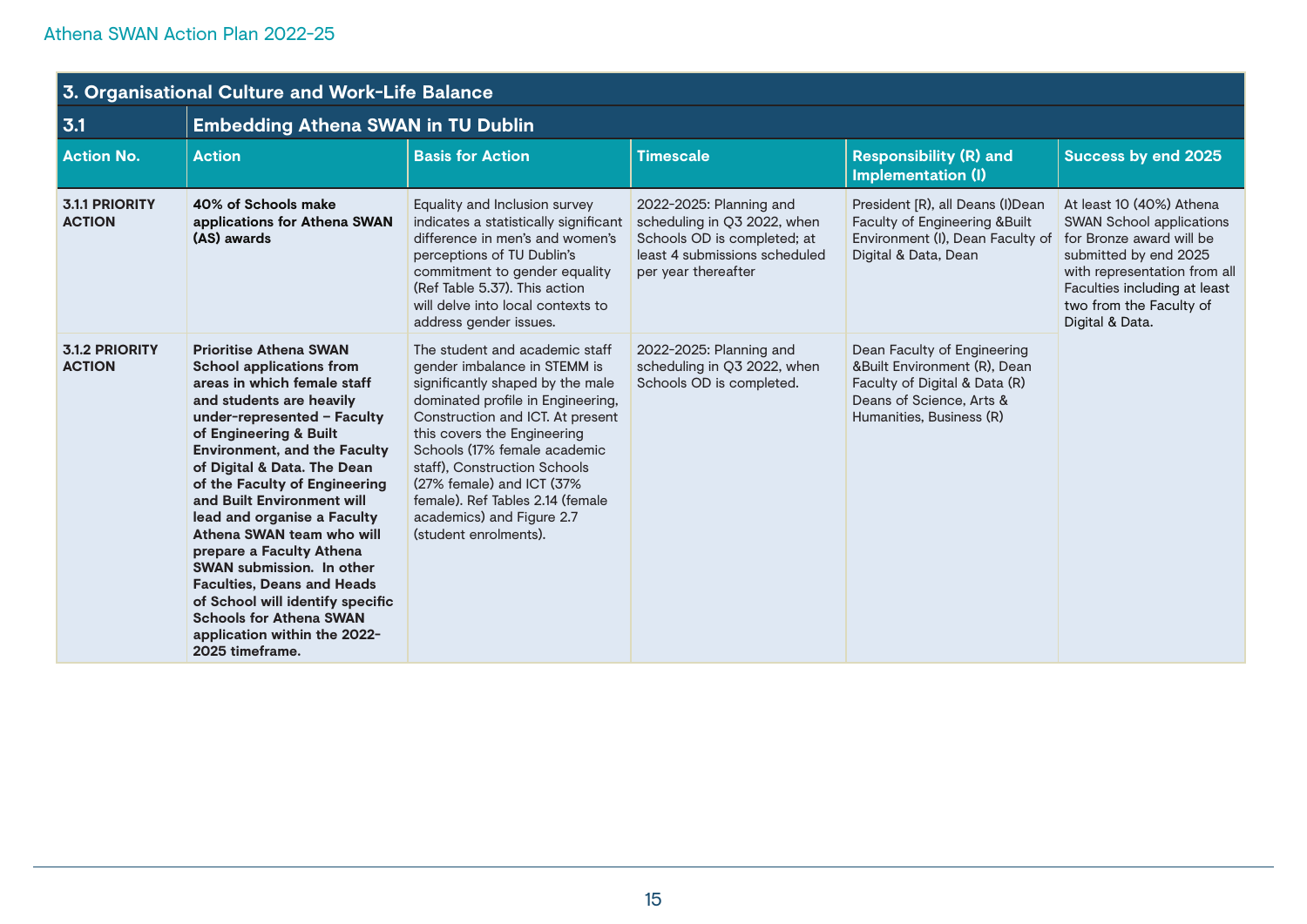| 3. Organisational Culture and Work-Life Balance |                                                                                                                                                                                                                                                                                                                                                                             |                                                                                                                                                                                                                                                                                                                                              |                                                                                                                                                                    |                                                                                                                          |                                                                                                                                                                                    |  |  |  |
|-------------------------------------------------|-----------------------------------------------------------------------------------------------------------------------------------------------------------------------------------------------------------------------------------------------------------------------------------------------------------------------------------------------------------------------------|----------------------------------------------------------------------------------------------------------------------------------------------------------------------------------------------------------------------------------------------------------------------------------------------------------------------------------------------|--------------------------------------------------------------------------------------------------------------------------------------------------------------------|--------------------------------------------------------------------------------------------------------------------------|------------------------------------------------------------------------------------------------------------------------------------------------------------------------------------|--|--|--|
| 3.1                                             |                                                                                                                                                                                                                                                                                                                                                                             | <b>Embedding Athena SWAN in TU Dublin</b>                                                                                                                                                                                                                                                                                                    |                                                                                                                                                                    |                                                                                                                          |                                                                                                                                                                                    |  |  |  |
| <b>Action No.</b>                               | <b>Action</b>                                                                                                                                                                                                                                                                                                                                                               | <b>Basis for Action</b>                                                                                                                                                                                                                                                                                                                      | <b>Timescale</b>                                                                                                                                                   | <b>Responsibility (R) and</b><br><b>Implementation (I)</b>                                                               | Success by end 2025                                                                                                                                                                |  |  |  |
| 3.1.3                                           | <b>Schools and Faculties will</b><br>nominate Athena SWAN<br>champions according to<br>their plans for an award. This<br>work will be accounted for<br>in the individual's workload<br>allocation.                                                                                                                                                                          | These two actions will support<br>the achievement of 3.1.1 and<br>3.1.2. Over the 2020-2025<br>period, these actions should<br>contribute to maturing the<br>gender equity discourse among<br>students and staff in Engineering,                                                                                                             | Q3 - Q4 2022 as Faculties and<br>Schools settle following OD<br>process.                                                                                           | Dean Faculty of Engineering<br>and Built Environment (R), Dean<br>Faculty of Digital & Data (R),<br>Heads of School (I). | At least 40% of male<br>academic/PMSS and<br>female academic/PMSS<br>will report favourably on<br>the positive impact of<br>Athena SWAN on the work<br>environment (currently less |  |  |  |
| 3.1.4                                           | A Community of Practice on<br>the Athena SWAN application<br>process will be formed,<br>consisting of Athena SWAN<br>Champions, an advisor from<br>HR, members of the Athena<br><b>SWAN Reference Group,</b><br>and others with relevant<br>expertise. This group will share<br>learning and build institutional<br>knowledge and experience in<br>the Athena SWAN process. | ICT and allied disciplines. They<br>also address awareness-raising<br>among men of the purpose of<br>Athena SWAN - only 22% male<br>academic respondents said they<br>were aware of the purpose of AS.<br>In addition, majorities of males<br>and females were non-committal<br>as to the positive impact of<br>Athena SWAN (Ref Table 5.38) | Q3-4 2023 initiate Community<br>of Practice; Q1 2004 onwards<br>- meet once per semester to<br>discuss SWAN applications,<br>emerging issues, analysis of<br>data. | Director EDI (R), Equality<br>Analyst (I), CoP Members (I)                                                               | than 40% do so across<br>all groups). The purpose<br>of Athena SWAN will be<br>understood by 50% of male<br>survey respondents                                                     |  |  |  |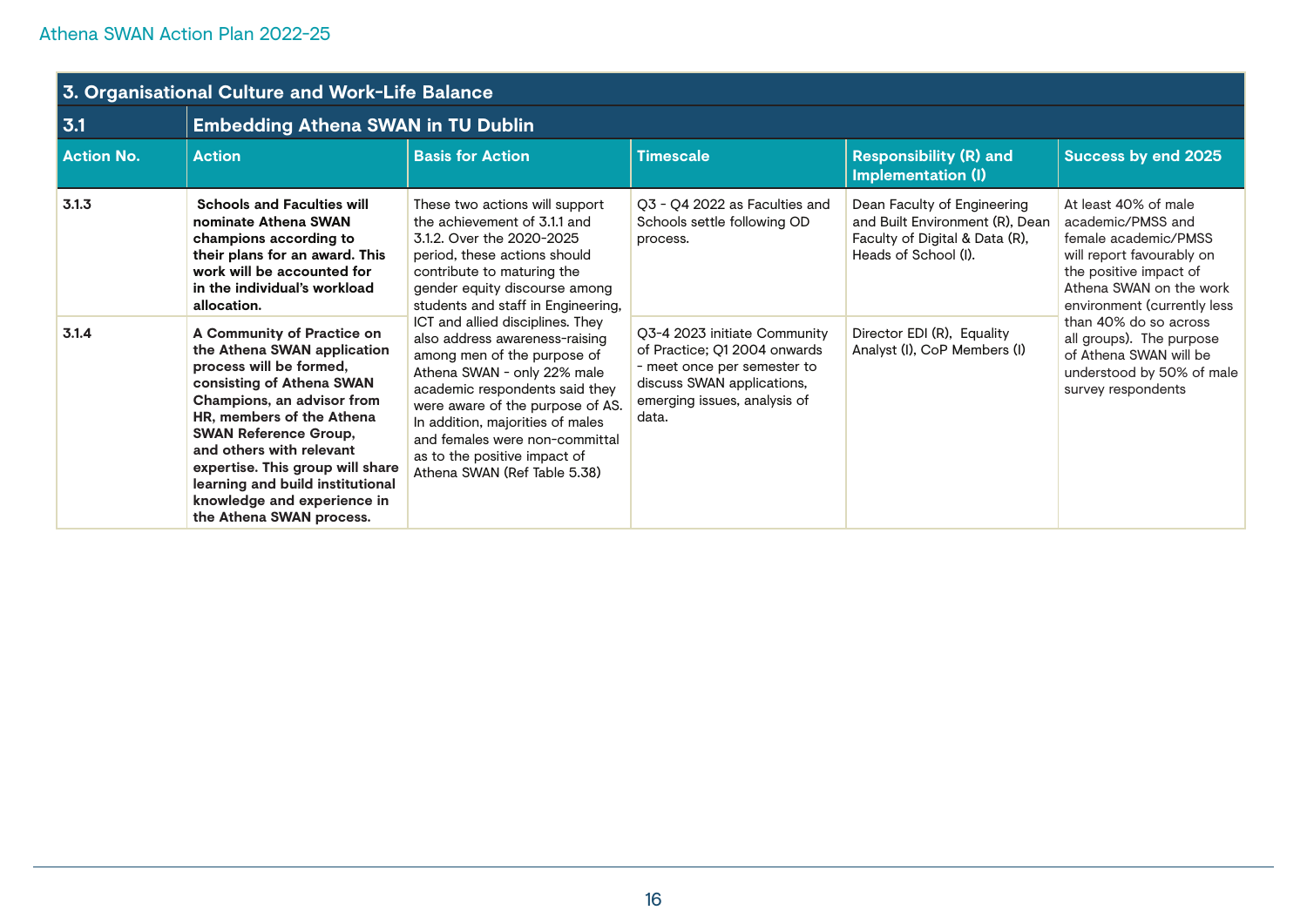| 3. Organisational Culture and Work-Life Balance |                                                                                                                                                                                                                                                                                                                                                                                                                                     |                                                                                                                                                                                                                                                                                                                                                                                                                                                                                                                                                                                    |                                                                                                                                                                |                                                                                                                 |                                                                                                                                                         |  |  |  |
|-------------------------------------------------|-------------------------------------------------------------------------------------------------------------------------------------------------------------------------------------------------------------------------------------------------------------------------------------------------------------------------------------------------------------------------------------------------------------------------------------|------------------------------------------------------------------------------------------------------------------------------------------------------------------------------------------------------------------------------------------------------------------------------------------------------------------------------------------------------------------------------------------------------------------------------------------------------------------------------------------------------------------------------------------------------------------------------------|----------------------------------------------------------------------------------------------------------------------------------------------------------------|-----------------------------------------------------------------------------------------------------------------|---------------------------------------------------------------------------------------------------------------------------------------------------------|--|--|--|
| 3.1                                             | <b>Embedding Athena SWAN in TU Dublin</b>                                                                                                                                                                                                                                                                                                                                                                                           |                                                                                                                                                                                                                                                                                                                                                                                                                                                                                                                                                                                    |                                                                                                                                                                |                                                                                                                 |                                                                                                                                                         |  |  |  |
| <b>Action No.</b>                               | <b>Action</b>                                                                                                                                                                                                                                                                                                                                                                                                                       | <b>Basis for Action</b>                                                                                                                                                                                                                                                                                                                                                                                                                                                                                                                                                            | <b>Timescale</b>                                                                                                                                               | <b>Responsibility (R) and</b><br><b>Implementation (I)</b>                                                      | Success by end 2025                                                                                                                                     |  |  |  |
| 3.1.5                                           | A short document explaining<br>the benefits of the Athena<br><b>SWAN Charter Principles</b><br>and framework in addressing<br>and promoting gender and<br>intersectional equity will be<br>prepared for Athena SWAN<br><b>Faculty and School leaders</b><br>and teams. This document<br>will also inform the wider<br>University community of<br>the new Charter Principles,<br>framework, and the 2022-2025<br><b>Action Plan.</b> | This action provides a rationale<br>for engaging in the Athena SWAN<br>process for use by senior leaders<br>when promoting it.                                                                                                                                                                                                                                                                                                                                                                                                                                                     | Q2 2022 document drafted,<br>completed and approved by UET                                                                                                     | Director EDI (R), Equality<br>Analyst (I), Marketing and<br>Communications (I)                                  | At least 24 verified<br>occasions on which the<br>President, UET members<br>and Heads of School<br>promoted the benefits of<br>Athena SWAN by end 2025. |  |  |  |
| 3.1.6                                           | UET members and other senior<br>leaders will promote the<br>benefits of Athena SWAN as<br>an essential tool for gender<br>and intersectional equity<br>at key events, e.g. Staff<br>induction, student induction,<br>conferrings, etc. Consultation<br>with Marketing and<br><b>Communications to identify</b><br>occasions and maintain<br>record- at least 6 in the course<br>of an academic year.                                | The equality survey indicates<br>that there is a statistically<br>significant difference in men's<br>and women's perceptions of TU<br>Dublin's commitment to gender<br>equality (Ref Table 5.37). This<br>action will enable senior leaders<br>to validate the efforts of Schools<br>and individuals committed to<br>addressing gender inequalities,<br>and planning for Athena SWAN<br>awards. It will also send an<br>important message of support<br>for these efforts, thereby<br>influencing the University culture<br>and affirming its goal of being an<br>exemplar in EDI. | At identified public and internal<br>University and Faculty/Function/<br>School events - at least 6 per<br>year,                                               | President (R & I) UET members<br>(I). Heads of School and<br>Functions (I) Communications<br>(1)                |                                                                                                                                                         |  |  |  |
| 3.1.7                                           | Develop staff and student<br>data books for School-specific<br>Athena SWAN applications.                                                                                                                                                                                                                                                                                                                                            | There is a priority that at least<br>40% of Schools make Athena<br>SWAN applications (see Action<br>3.1.1) and there will be demand<br>for 'true' data provision in an<br>Athena SWAN format.                                                                                                                                                                                                                                                                                                                                                                                      | Q3-4 2022 onwards: initial<br>formatting of AS-friendly<br>template for databooks in<br>Q3 2022 and scheduling of<br>data provision with Schools<br>thereafter | Head of Strategic Development<br>[R); Head of Human Resources<br>[R); Data Officers (I); HR Data<br>Officer (I) | The provision of AS data<br>to Schools is streamlined,<br>efficient and updated<br>annually                                                             |  |  |  |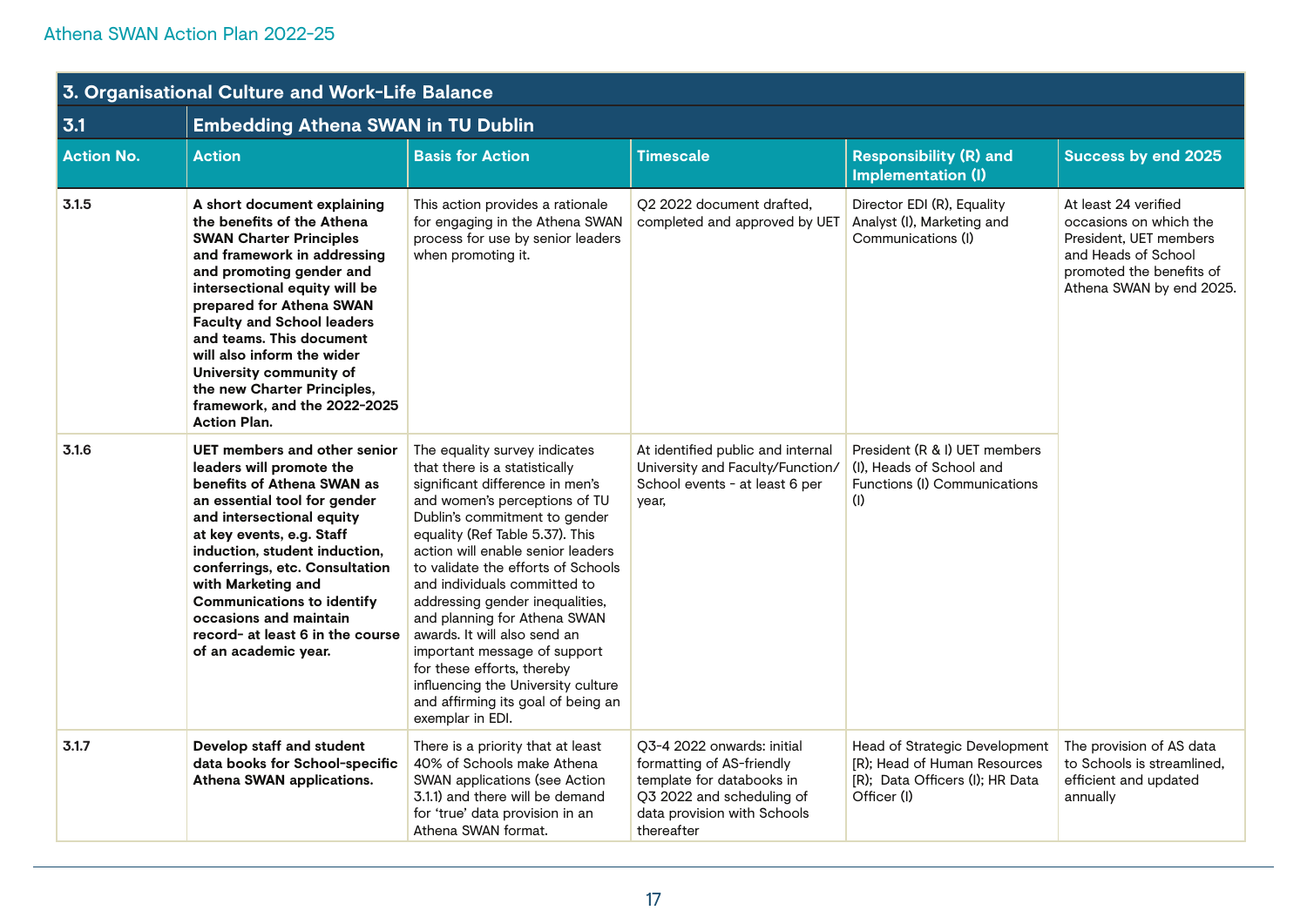| 3. Organisational Culture and Work-Life Balance |                                                                                                                                                                                                                                                |                                                                                                                                                                                                                                                                                                                                                                                                       |                                                                                                                                                                                                                                                                                                                             |                                                                                     |                                                                                                                                                           |  |  |
|-------------------------------------------------|------------------------------------------------------------------------------------------------------------------------------------------------------------------------------------------------------------------------------------------------|-------------------------------------------------------------------------------------------------------------------------------------------------------------------------------------------------------------------------------------------------------------------------------------------------------------------------------------------------------------------------------------------------------|-----------------------------------------------------------------------------------------------------------------------------------------------------------------------------------------------------------------------------------------------------------------------------------------------------------------------------|-------------------------------------------------------------------------------------|-----------------------------------------------------------------------------------------------------------------------------------------------------------|--|--|
| 3.1                                             | <b>Embedding Athena SWAN in TU Dublin</b>                                                                                                                                                                                                      |                                                                                                                                                                                                                                                                                                                                                                                                       |                                                                                                                                                                                                                                                                                                                             |                                                                                     |                                                                                                                                                           |  |  |
| <b>Action No.</b>                               | <b>Action</b>                                                                                                                                                                                                                                  | <b>Basis for Action</b>                                                                                                                                                                                                                                                                                                                                                                               | <b>Timescale</b>                                                                                                                                                                                                                                                                                                            | <b>Responsibility (R) and</b><br>Implementation (I)                                 | Success by end 2025                                                                                                                                       |  |  |
| 3.1.8                                           | Increase the resource capacity<br>of the central data units to<br>enable a timely response to<br>anticipated data demands for<br>Athena SWAN, in addition to<br>other reporting obligations,<br>and to enable monitoring of<br>action outcomes | The demand for AS-specific data<br>will bring a significant increase in<br>workload in the Data Office and<br>in HR Data Management, and if<br>Action 3.1.1 is to be achieved, it<br>will require adequate resourcing.                                                                                                                                                                                | Q2-3 2022 - preliminary<br>assessment of the resource<br>requirements; Q4 2022 -<br>recruitment process instituted;<br>Q1 2023 - resource in place                                                                                                                                                                          | President (R), Head of Strategic<br>Development (I), Head of<br>Human Resources (I) | Additional resources are<br>made available to central<br>data units                                                                                       |  |  |
| 3.1.9                                           | <b>Establish an Athena SWAN</b><br>Reference Group, to advise on<br>implementation of the Action<br>Plan, with ToRs agreed by UET.                                                                                                             | The AS application seeks<br>information on arrangements for<br>the role of the Self Assessment<br>Team post-submission. This<br>action is intended to retain<br>the experience developed<br>during the course of the 2021<br>submission to assist in monitoring<br>implementation of the AS Action<br>Plan, and add experienced<br>capacity to the University in<br>fulfilling priority Action 3.1.1. | Q2-Q3 2022; In Q2, draft ToRs<br>will be laid before UET; Q3,<br>recruitment for the Reference<br>Group will be concluded.<br>These activities will align with<br>the emerging procedure for<br>University Committees.                                                                                                      | VP for Organisation, Culture<br>and Change (R), Director EDI<br>(R&I)               | Athena SWAN Reference<br>Group is established<br>and fulfilling its mandate<br>successfully.                                                              |  |  |
| 3.1.10                                          | <b>Establishment of a new Self</b><br><b>Assessment Team one year</b><br>before institutional renewal,<br>with ToRs agreed by UET.                                                                                                             | This action is intended to prepare<br>for an institutional renewal<br>application in a timely manner.                                                                                                                                                                                                                                                                                                 | Q3-4 2024 - In Q3, plan the<br>most appropriate structure<br>for managing and effecting<br>the AS renewal application,<br>in discussion with UET:<br>present draft ToRs to UET for<br>consideration and approval; Q4,<br>recruit to the new SAT, prepare<br>a project plan and induct the<br>SAT into their tasks and roles | VP for Organisation, Culture<br>and Change (R), Director EDI<br>(R&I)               | AS SAT is established.<br>members are clear on their<br>roles/tasks and a project<br>management plan is in<br>place to deliver the renewal<br>submission. |  |  |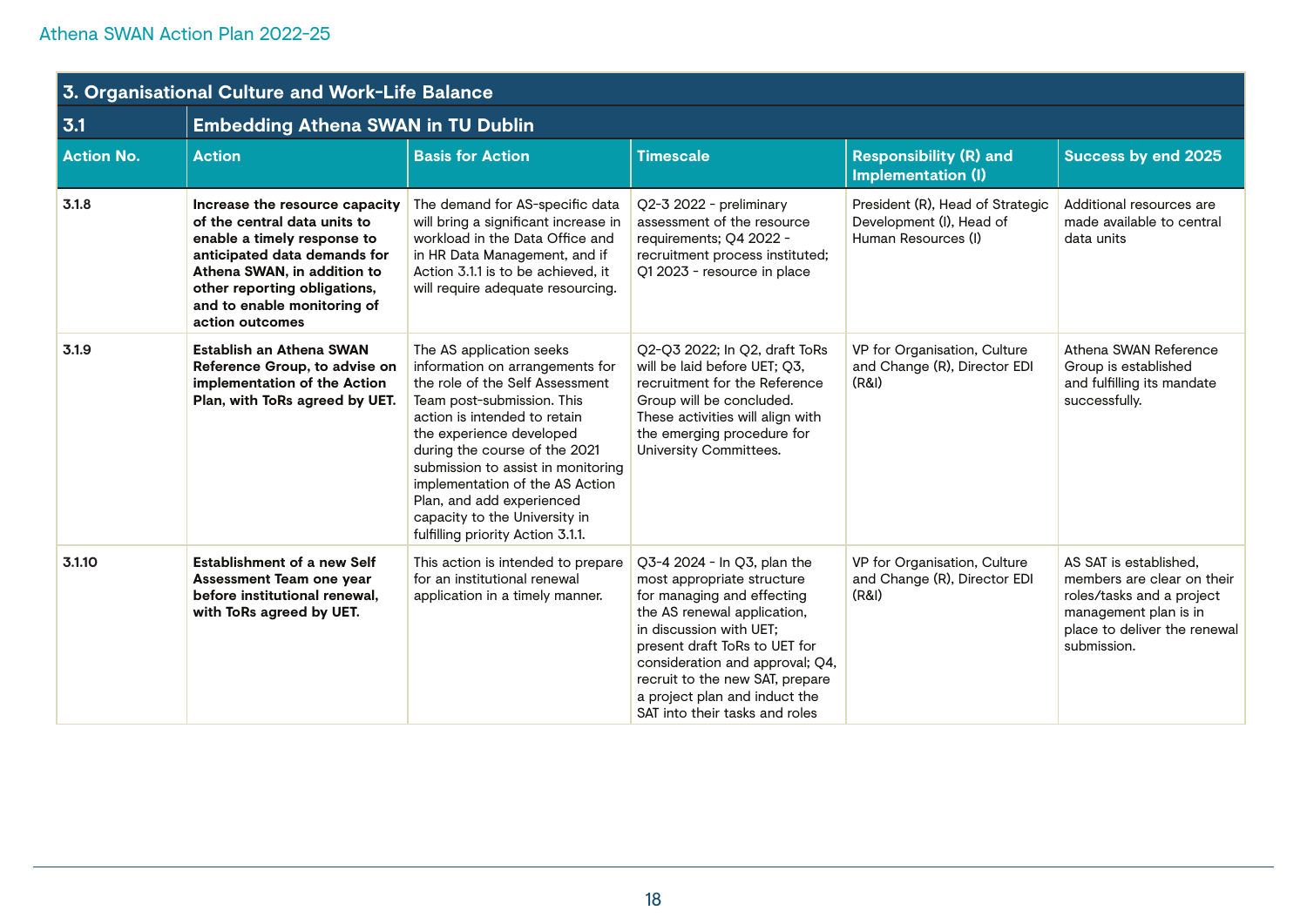| 3. Organisational Culture and Work-Life Balance |                                                                                                                                                                                                                                                                                                                                                                                                                                                                                                                                                                                                                                                                 |                                                                                                                                                                                                                                                                                                                                                                                                                                                                                                                        |                                                                                                                                                                                                                                                                                                                                                        |                                                                                                                                                                          |                                                                                                                                                                |  |  |
|-------------------------------------------------|-----------------------------------------------------------------------------------------------------------------------------------------------------------------------------------------------------------------------------------------------------------------------------------------------------------------------------------------------------------------------------------------------------------------------------------------------------------------------------------------------------------------------------------------------------------------------------------------------------------------------------------------------------------------|------------------------------------------------------------------------------------------------------------------------------------------------------------------------------------------------------------------------------------------------------------------------------------------------------------------------------------------------------------------------------------------------------------------------------------------------------------------------------------------------------------------------|--------------------------------------------------------------------------------------------------------------------------------------------------------------------------------------------------------------------------------------------------------------------------------------------------------------------------------------------------------|--------------------------------------------------------------------------------------------------------------------------------------------------------------------------|----------------------------------------------------------------------------------------------------------------------------------------------------------------|--|--|
| 3.2                                             | <b>Building an Inclusive Culture</b>                                                                                                                                                                                                                                                                                                                                                                                                                                                                                                                                                                                                                            |                                                                                                                                                                                                                                                                                                                                                                                                                                                                                                                        |                                                                                                                                                                                                                                                                                                                                                        |                                                                                                                                                                          |                                                                                                                                                                |  |  |
| Action No.                                      | <b>Action</b>                                                                                                                                                                                                                                                                                                                                                                                                                                                                                                                                                                                                                                                   | <b>Basis for Action</b>                                                                                                                                                                                                                                                                                                                                                                                                                                                                                                | <b>Timescale</b>                                                                                                                                                                                                                                                                                                                                       | Responsibility (R) and<br>Implementation (I)                                                                                                                             | Success by end 2025                                                                                                                                            |  |  |
| 3.2.1 PRIORITY<br><b>ACTION</b>                 | Prepare and present an<br>annual report on Equality,<br>Diversity and Inclusion to<br>the UET, Academic Council,<br>Governing Body and the HEA.<br>This will include benchmarked<br>data on staff profile, pay,<br>contract types, recruitment,<br>retention, representation on<br>key committees and access to<br>training and funding, student<br>data and intersectionality data,<br>including race and ethnicity,<br>disability, and transgender issues.<br>Also to report on progress in<br>addressing the priority actions<br>in the Athena SWAN plan. The<br>report will be published and<br>made available to the public via<br>the University website. | This action provides for regular<br>tracking and monitoring of<br>EDI data in an accountable<br>and transparent manner. It<br>provides timely information on<br>gender balance as indicated<br>in priority action 1.1.1, monitors<br>implementation of the AS Action<br>Plan, and enables appropriate<br>policy and procedural responses<br>in a timely manner. It will provide<br>material for the University Annual<br>Report and is evidence of<br>progress on the strategic goal of<br>'being an exemplar in EDI'. | 2023-2025 - Align the cycle<br>with the production of the<br><b>University Annual Report</b>                                                                                                                                                                                                                                                           | VP for Organisation, Culture<br>and Change (R), Director<br>of EDI (I), Head of Strategic<br>Development (I), Head of HR (I)                                             | The Annual Report shows<br>year-on-year improvements<br>leading to gender balance<br>in decision-making and<br>delivery on all priority<br>action items.       |  |  |
| 3.2.2                                           | Develop data collection capacity<br>prioritising race/ethnicity,<br>disability, socio-economic group,<br>gender identity and sexual<br>identity for staff. This is because<br>there is presently limited<br>availability of data other than<br>gender, and an intersectional<br>analysis would enable actions to<br>be more targeted to address the<br>needs of specific groups.                                                                                                                                                                                                                                                                                | There is presently only limited<br>availability of data other than<br>gender, and these dimensions<br>would assist in developing an<br>intersectional analysis in AS<br>applications. They would also<br>enable actions to be targeted<br>to address the needs of specific<br>groups. These data would also<br>inform the annual EDI report to<br>UET and GB.                                                                                                                                                          | Q2-3 2022 - assessment of the<br>integrated CORE capabilities<br>for capturing these data,<br>and data for all legislated<br>grounds; Q4 2022 - Q3 2023<br>Development of improved data<br>collection system. Q4 2023 - a<br>communications to explain the<br>value of gathering these data<br>and encourage employees to<br>provide same through CORE | Chief Operations Officer (R),<br>VP for Organisation, Culture<br>and Change (R), HR Data<br>Management (I); Marketing and<br>Communications (I); Equality<br>Analyst (I) | A comprehensive picture<br>of the University, on all<br>legislated grounds, is<br>available for intersectional<br>analysis and multiple<br>reporting purposes. |  |  |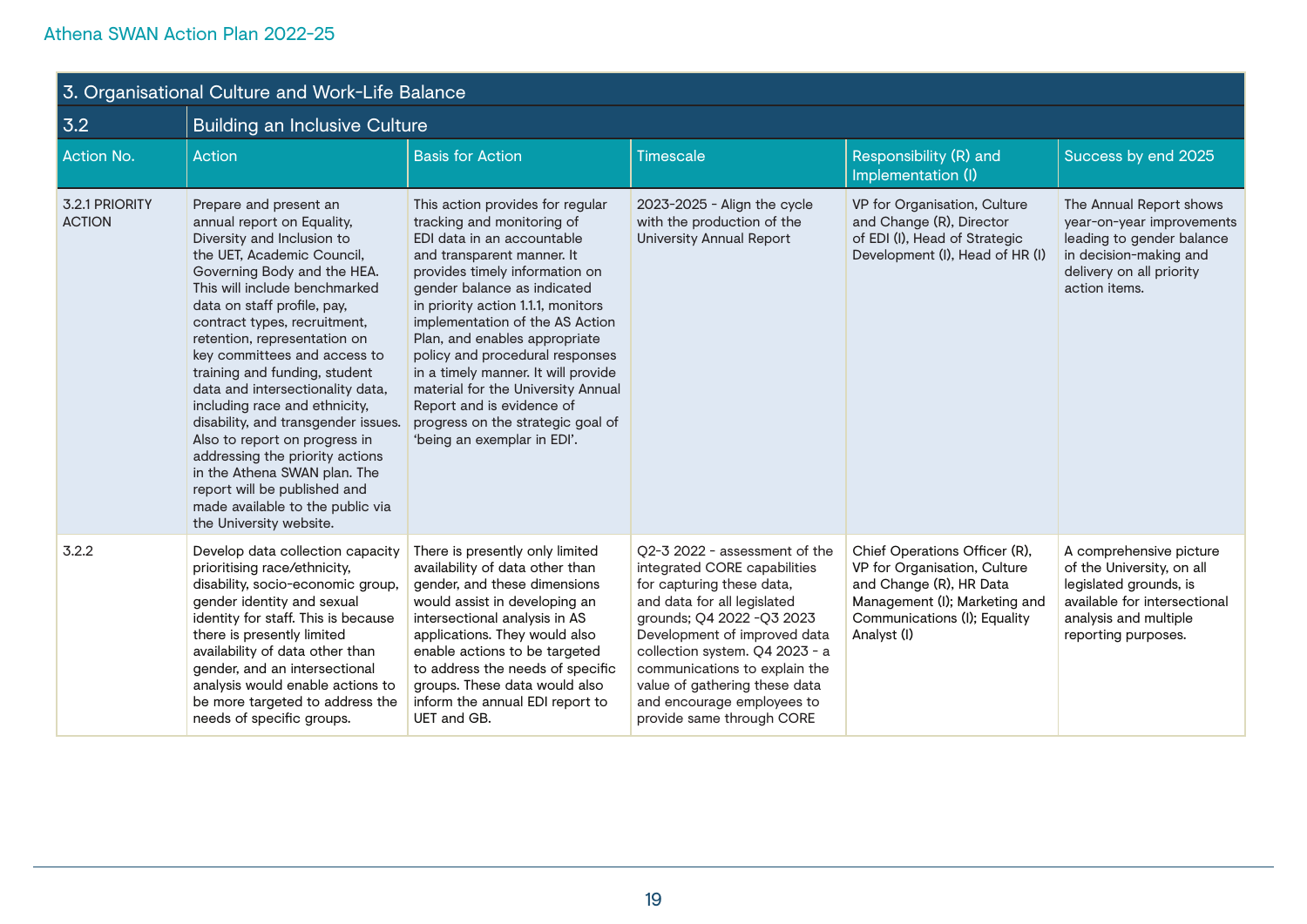| 3. Organisational Culture and Work-Life Balance |                                                                                                                                                                                                                                                                                         |                                                                                                                                                                                                                                                                                                                                                                                                                                                                                                                                                                                                                                                                                                                                                                                                                                    |                                                                                                                                                                            |                                                                                |                                                                                                                                                                                                |  |  |
|-------------------------------------------------|-----------------------------------------------------------------------------------------------------------------------------------------------------------------------------------------------------------------------------------------------------------------------------------------|------------------------------------------------------------------------------------------------------------------------------------------------------------------------------------------------------------------------------------------------------------------------------------------------------------------------------------------------------------------------------------------------------------------------------------------------------------------------------------------------------------------------------------------------------------------------------------------------------------------------------------------------------------------------------------------------------------------------------------------------------------------------------------------------------------------------------------|----------------------------------------------------------------------------------------------------------------------------------------------------------------------------|--------------------------------------------------------------------------------|------------------------------------------------------------------------------------------------------------------------------------------------------------------------------------------------|--|--|
| 3.2                                             | <b>Building an Inclusive Culture</b>                                                                                                                                                                                                                                                    |                                                                                                                                                                                                                                                                                                                                                                                                                                                                                                                                                                                                                                                                                                                                                                                                                                    |                                                                                                                                                                            |                                                                                |                                                                                                                                                                                                |  |  |
| Action No.                                      | Action                                                                                                                                                                                                                                                                                  | <b>Basis for Action</b>                                                                                                                                                                                                                                                                                                                                                                                                                                                                                                                                                                                                                                                                                                                                                                                                            | <b>Timescale</b>                                                                                                                                                           | Responsibility (R) and<br>Implementation (I)                                   | Success by end 2025                                                                                                                                                                            |  |  |
| 3.2.3                                           | Findings from the Equality and<br>Inclusion survey and focus<br>groups (2021) to be compiled<br>in an accessible report and<br>communicated to all School<br>Heads, Function Heads, and the<br>University community.                                                                    | Staff consultation indicates<br>low levels of awareness of the<br>purpose and impact of Athena<br>Swan. This report will provide<br>a broad overview of staff views<br>across the university and assist<br>Schools and Functions in<br>preparing for their own Athena<br>Swan application and/or their<br>PDP conversations.                                                                                                                                                                                                                                                                                                                                                                                                                                                                                                       | Q2-3 2022: Q2- reviewing<br>report, summarizing main<br>points; Q3 - publication and<br>communication in time for<br>consideration by Schools for<br>2022-23 academic year | Director EDI (R), Equality<br>Analyst (I), Marketing and<br>Communications (I) | At least 80 people will<br>attend launch event for<br>report and at least 33%<br>will be academic/PMSS<br>managers.                                                                            |  |  |
| 3.2.4                                           | Build on the existing Carer's<br>Network to develop a Carers/<br>Parents Employee Resource<br>Group to provide peer support<br>to carers/parents in the COVID<br>and post-COVID period. The<br>Group to be self-sustaining, but<br>supported by Staff Training and<br>Development Unit. | Survey and focus group<br>responses indicate that<br>the COVID-19 period has<br>accentuated gender-related<br>strains on work-life balance.<br>Female and male PMSS staff<br>report spending more time with<br>dependents while completing<br>their work than did their<br>academic counterparts; female<br>and male academics experienced<br>less time at the end of the day<br>to relax, complete household<br>chores, etc, than their PMSS<br>colleagues ; Female academics<br>were more likely to be concerned<br>than other groups about their<br>ability to manage childcare and<br>work (Ref Table 5.34) In addition<br>female PMSS staff avail of 'Force<br>Majeure' leave more than<br>their male PMSS peers, while<br>academics do not call on this<br>leave given the greater flexibility<br>of their time (Table 5.35) | Q4 2022, to coincide with the<br>start of the 2022-23 academic<br>year when work-life balance<br>issues are particularly acute                                             | Head of HR (R)EDI Director<br>(R), Senior Manager People<br>Development (I)    | Carers/Parents ERG<br>established and<br>functioning, with regular<br>meetings (at least 3 per<br>year). They run at least<br>one awareness raising<br>event per annum 2023,<br>2024 and 2025. |  |  |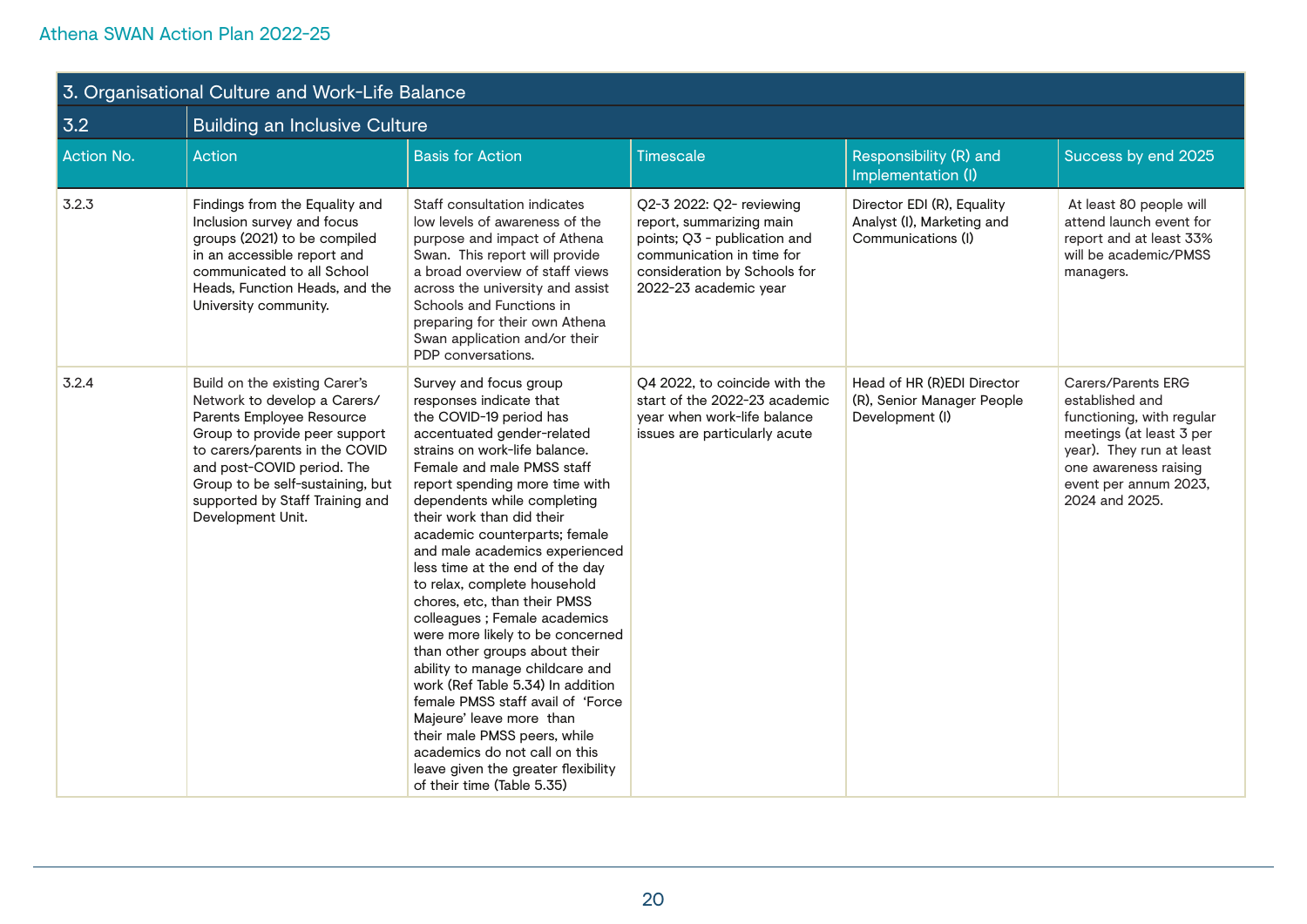| 3. Organisational Culture and Work-Life Balance |                                                                                                                                                                                                                                                                                                                 |                                                                                                                                                                                                              |                 |                                                                                            |                                                                                                                                   |  |  |
|-------------------------------------------------|-----------------------------------------------------------------------------------------------------------------------------------------------------------------------------------------------------------------------------------------------------------------------------------------------------------------|--------------------------------------------------------------------------------------------------------------------------------------------------------------------------------------------------------------|-----------------|--------------------------------------------------------------------------------------------|-----------------------------------------------------------------------------------------------------------------------------------|--|--|
| 3.2                                             | <b>Building an Inclusive Culture</b>                                                                                                                                                                                                                                                                            |                                                                                                                                                                                                              |                 |                                                                                            |                                                                                                                                   |  |  |
| Action No.                                      | Action                                                                                                                                                                                                                                                                                                          | <b>Basis for Action</b>                                                                                                                                                                                      | Timescale       | Responsibility (R) and<br>Implementation (I)                                               | Success by end 2025                                                                                                               |  |  |
| 3.2.5                                           | In addition to Action 3.2.4 on<br>a Carers/Parent's Employee<br>Resource Group, relaunch the<br>LGBTQI+ Employee Resource<br>Group with a keynote speaker<br>and group discussion.                                                                                                                              | Staff consultation indicates that<br>there is a low level of awareness<br>of the activities of the LBGTOI+<br>staff network and the university<br>is not actively and visibly<br>welcoming to staff from the | Q1 2022         | EDI Director (R).                                                                          | LGBTQI+ ERG established<br>and functioning. They run<br>at least one awareness<br>raising event per annum<br>2023, 2024 and 2025. |  |  |
| 3.2.6                                           | Provide support to the LGBTQI+<br>Employee Resource Group<br>through the EDI webpages,<br>sharing research on LGBTQI+<br>in the EDI Research Network,<br>providing a focus on LGBTQI+<br>during Pride Month (June)<br>and using EDI funds for ERG-<br>organised events that create<br>visibility for the group. | LGBTQI+ community.                                                                                                                                                                                           | Q2 2022 onwards | Director of EDI (R), Chair of<br>LGBTQI+ Group (I), RINCE Post-<br>doctoral researcher (I) |                                                                                                                                   |  |  |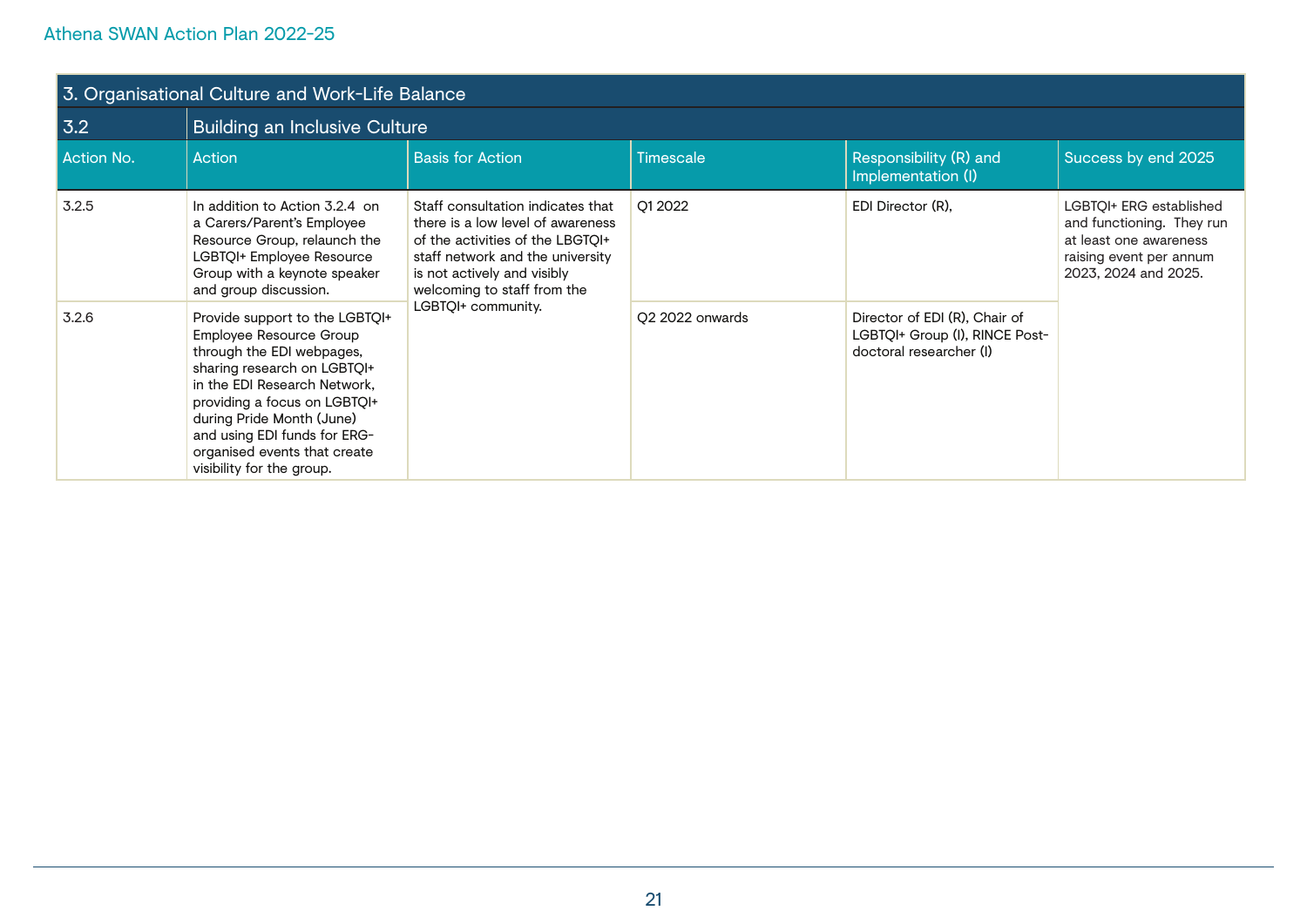| 3. Organisational Culture and Work-Life Balance |                                                                                                                                                                                                                                                                                                     |                                                                                                                                                                                                                                                                        |                                                                                                                                                                                                        |                                                                                                                   |                                                                                                                                                                                                                                                                                                                                                                                          |  |  |
|-------------------------------------------------|-----------------------------------------------------------------------------------------------------------------------------------------------------------------------------------------------------------------------------------------------------------------------------------------------------|------------------------------------------------------------------------------------------------------------------------------------------------------------------------------------------------------------------------------------------------------------------------|--------------------------------------------------------------------------------------------------------------------------------------------------------------------------------------------------------|-------------------------------------------------------------------------------------------------------------------|------------------------------------------------------------------------------------------------------------------------------------------------------------------------------------------------------------------------------------------------------------------------------------------------------------------------------------------------------------------------------------------|--|--|
| 3.2                                             | <b>Building an Inclusive Culture</b>                                                                                                                                                                                                                                                                |                                                                                                                                                                                                                                                                        |                                                                                                                                                                                                        |                                                                                                                   |                                                                                                                                                                                                                                                                                                                                                                                          |  |  |
| Action No.                                      | <b>Action</b>                                                                                                                                                                                                                                                                                       | <b>Basis for Action</b>                                                                                                                                                                                                                                                | <b>Timescale</b>                                                                                                                                                                                       | Responsibility (R) and<br>Implementation (I)                                                                      | Success by end 2025                                                                                                                                                                                                                                                                                                                                                                      |  |  |
| 3.2.7                                           | Undertake a project on<br>integrating gender equality and<br>sustainability into a common<br>Impact Assessment template<br>and guidance for inclusion<br>in the 'Policy Development<br>at TU Dublin' framework and<br>application to all policies and<br>procedures developed in the<br>University. | Integration of these important<br>analytical perspectives will assist<br>with the structural embedding<br>of inclusivity into the University<br>culture. It will holistically address<br>the People and Planet pillars of<br>the University's Strategic Intent<br>2030 | Q3 2022-Q1 2023: Q3 scope,<br>plan and begin project;<br>Q4 complete, engage with<br>stakeholders; Q1 2023-<br>present to UET for approval<br>as an amendment to 'Policy<br>Development at TU Dublin'. | VP for Sustainability (R), VP<br>for Organisation, Culture and<br>Change (R), Director EDI (R),<br>researcher (I) | All University policies and<br>procedures complete an<br>Equality and Sustainability<br>Impact Assessment as part<br>of the Policy Development<br>at TU Dublin Framework.                                                                                                                                                                                                                |  |  |
| 3.2.8                                           | An Equality and Sustainability<br>Impact Assessment (ESIA)<br>template and guidance will be<br>available, along with training<br>in its application, to policy-<br>developers in the University.                                                                                                    |                                                                                                                                                                                                                                                                        | Q2 2002 draft submitted to<br>UET for approval, training in<br>application in Q3 2022 and<br>once per semester thereafter                                                                              | Director of EDI (R), Equality<br>Analyst (I), Senior Manager<br>People Development (I)                            |                                                                                                                                                                                                                                                                                                                                                                                          |  |  |
| 3.2.9                                           | A Community of Practice on the<br>application of ESIAs to policies<br>will be created, to foster shared<br>learning among policy-holders<br>and embed an equality approach<br>to policy development.                                                                                                |                                                                                                                                                                                                                                                                        | Q2 2023, following a period of<br>learning to implement Action<br>5.29 by policy-holders                                                                                                               | Head of HR (R), Director<br>EDI (R), HR Policy and Data<br>Management (I), Equality<br>Analyst (I)                |                                                                                                                                                                                                                                                                                                                                                                                          |  |  |
| 3.2.10                                          | A review of the Dignity and<br>Respect at Work policy will be<br>undertaken, with integration<br>of the relevant Ending Sexual<br>Violence and Harassment (ESVH)<br>plan actions.                                                                                                                   | Focus group and separate<br>implementation of Ending Sexual<br>Violence and Harassment Action<br>Plan indicated that there is a<br>need to update the staff Dignity<br>and Respect at Work policy and<br>procedures to take account of<br>ESVH plan actions            | O4 2023, unless mandated<br>earlier, to review the policy<br>in light of the ESVH plan<br>requirements, with draft to UET<br>by end Q1 2024, and to GB<br>thereafter                                   | Head of HR (R), Head of<br>Workplace Relations (I), ESVH<br>Manager (I) Senior Manager<br>People Development (I)  | An updated Dignity and<br>Respect at Work policy and<br>procedures are in effect.<br>compliant with the Policy<br>Development at TU Dublin<br>Framework and integrate<br>an ESIA. At least 60%<br>of staff across all groups<br>male academic/PMSS and<br>female academic/PMSS<br>are aware of supports<br>and know how to report<br>instances of discrimination<br>or unfair treatment. |  |  |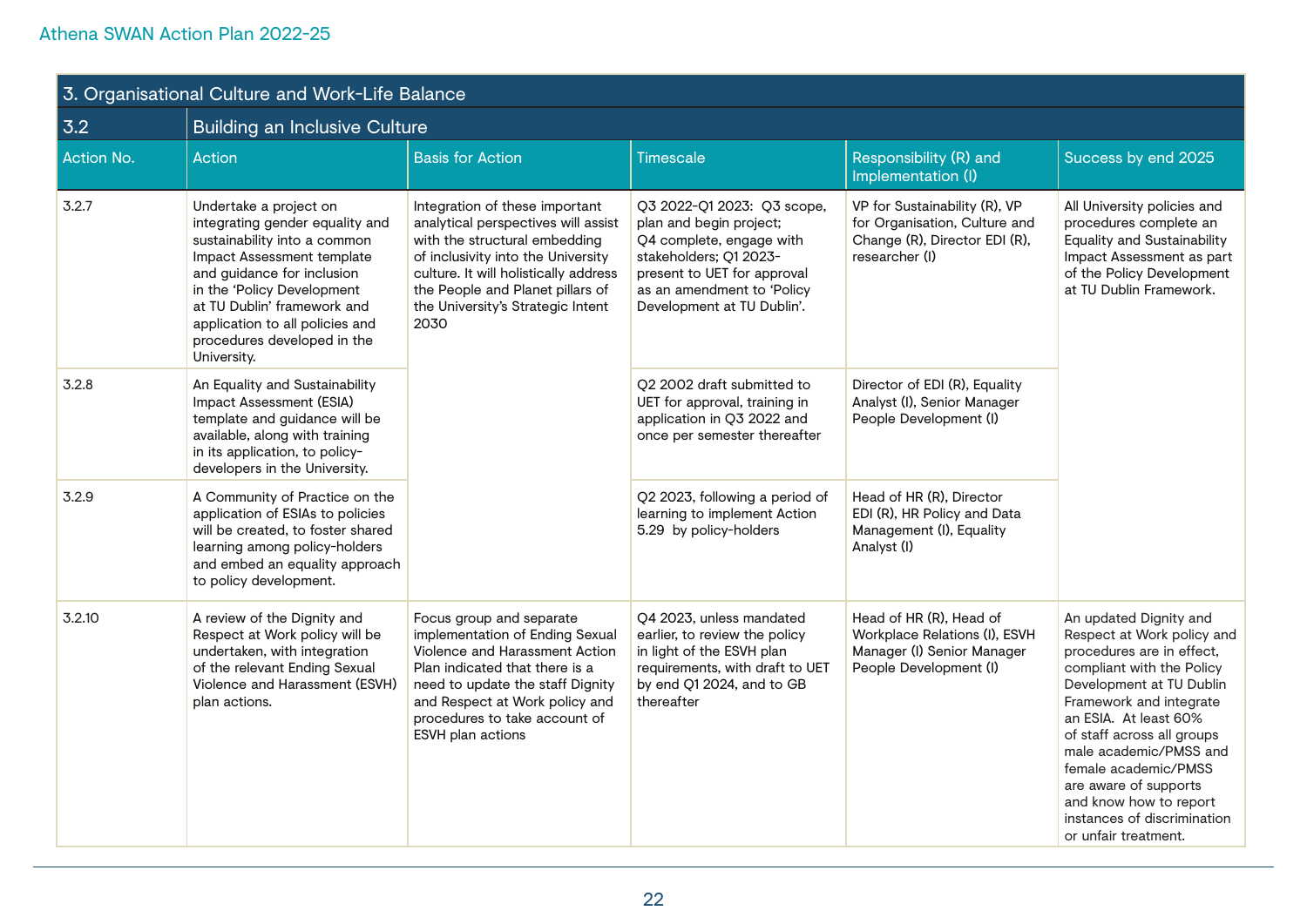| 3. Organisational Culture and Work-Life Balance |                                                                                                                                                                                                                                                                                                                                                                                                                                                  |                                                                                                                                                                                                                                                                                                                                           |                                                                            |                                                                                                                     |                                                                                                                                                                                                                                                                                             |  |
|-------------------------------------------------|--------------------------------------------------------------------------------------------------------------------------------------------------------------------------------------------------------------------------------------------------------------------------------------------------------------------------------------------------------------------------------------------------------------------------------------------------|-------------------------------------------------------------------------------------------------------------------------------------------------------------------------------------------------------------------------------------------------------------------------------------------------------------------------------------------|----------------------------------------------------------------------------|---------------------------------------------------------------------------------------------------------------------|---------------------------------------------------------------------------------------------------------------------------------------------------------------------------------------------------------------------------------------------------------------------------------------------|--|
| 3.2                                             | <b>Building an Inclusive Culture</b>                                                                                                                                                                                                                                                                                                                                                                                                             |                                                                                                                                                                                                                                                                                                                                           |                                                                            |                                                                                                                     |                                                                                                                                                                                                                                                                                             |  |
| <b>Action No.</b>                               | Action                                                                                                                                                                                                                                                                                                                                                                                                                                           | <b>Basis for Action</b>                                                                                                                                                                                                                                                                                                                   | <b>Timescale</b>                                                           | Responsibility (R) and<br>Implementation (I)                                                                        | Success by end 2025                                                                                                                                                                                                                                                                         |  |
| 3.2.11                                          | A review of the Gender<br>Expression & Gender Identity<br>policy and procedures, and<br>according to the new TU<br>Dublin template and guidelines<br>(including an ESIA), will be<br>conducted.                                                                                                                                                                                                                                                  | The GE&GI policy is in early<br>implementation phase and a<br>review is scheduled to tweak its<br>provisions and procedures                                                                                                                                                                                                               | Q2 - Q3 2022, with draft to UET<br>by end Q3 2022, and to GB<br>thereafter | Director EDI (R), Equality<br>Analyst (I)                                                                           | An updated Gender Identity<br>and Gender Expression<br>policy and procedures<br>are in effect, and<br>compliant with the Policy<br>Development at TU Dublin<br>Framework and integrate<br>an ESIA.                                                                                          |  |
| 3.2.12                                          | Short and medium-long term<br>actions to support the Gender<br><b>Expression and Gender Identity</b><br>policy are: adequate bathroom<br>facilities signage in all University<br>buildings; adequate changing<br>room facilities, with signage;<br>a map of the location of such<br>facilities; planning for gender-<br>neutral bathroom facilities in new<br>buildings and retrofitting facilities<br>in old buildings to address this<br>issue | Implementation of the GE & GI<br>policy has identified these issues<br>as being essential to generating<br>an inclusive culture in the<br>University for students and staff.<br>Discussion with Students' Union<br>representatives has underlined<br>the importance of these<br>measures.                                                 | Q1 2022 and systematically<br>thereafter.                                  | Chief Operations Officer (R),<br>Director of Estates (I)                                                            | Bathroom and changing<br>room facilities are<br>adequately provided for,<br>and properly signed; A<br>map of such facilities<br>covering all campuses is<br>available; tendering for<br>new buildings incorporates<br>these requirements and<br>retrofitting plans take<br>account of same. |  |
| 3.2.13                                          | A stronger promotion and<br>application of flexible and<br>blended working, combined<br>with timely decision-making on<br>time-dependent actions, such as<br>exams and assessments.                                                                                                                                                                                                                                                              | In COVID context, school<br>closures and caring<br>responsibilities caused acute<br>work-life balance issues for many<br>staff, but particularly female staff.<br>This came through strongly in<br>focus groups.                                                                                                                          | As applicable according to<br><b>COVID</b> restrictions                    | Registrar (R), Chief Operations<br>Officer (R), Head of Human<br>Resources (I), Deans (I), Heads<br>of Function (I) | Focus groups indicate<br>higher levels of satisfaction<br>with how meeting volumes<br>and time-dependent tasks<br>are managed.                                                                                                                                                              |  |
| 3.2.14                                          | Training on good practices at<br>meetings, including length,<br>chairing, awareness of power<br>imbalances, respectful and<br>dignified discourse and inclusive<br>behaviour.                                                                                                                                                                                                                                                                    | 48% of Female academics agreed<br>that TU Dublin is committed to<br>promoting EDI, compared with<br>56% male academics, and over<br>two-thirds of PMSS staff. (Table<br>5.37). Focus group participants<br>were conscious of gendered<br>power dynamics being used on<br>committees to silence members<br>or take advantage of seniority. | Q4 2022 onwards, and at least<br>once per academic year                    | Head of HR (R), Senior Manager<br>People Development (I)                                                            | Agreement that TU Dublin<br>is committed to EDI is<br>60% among female and<br>male academics, and 70%<br>among PMSS staff.                                                                                                                                                                  |  |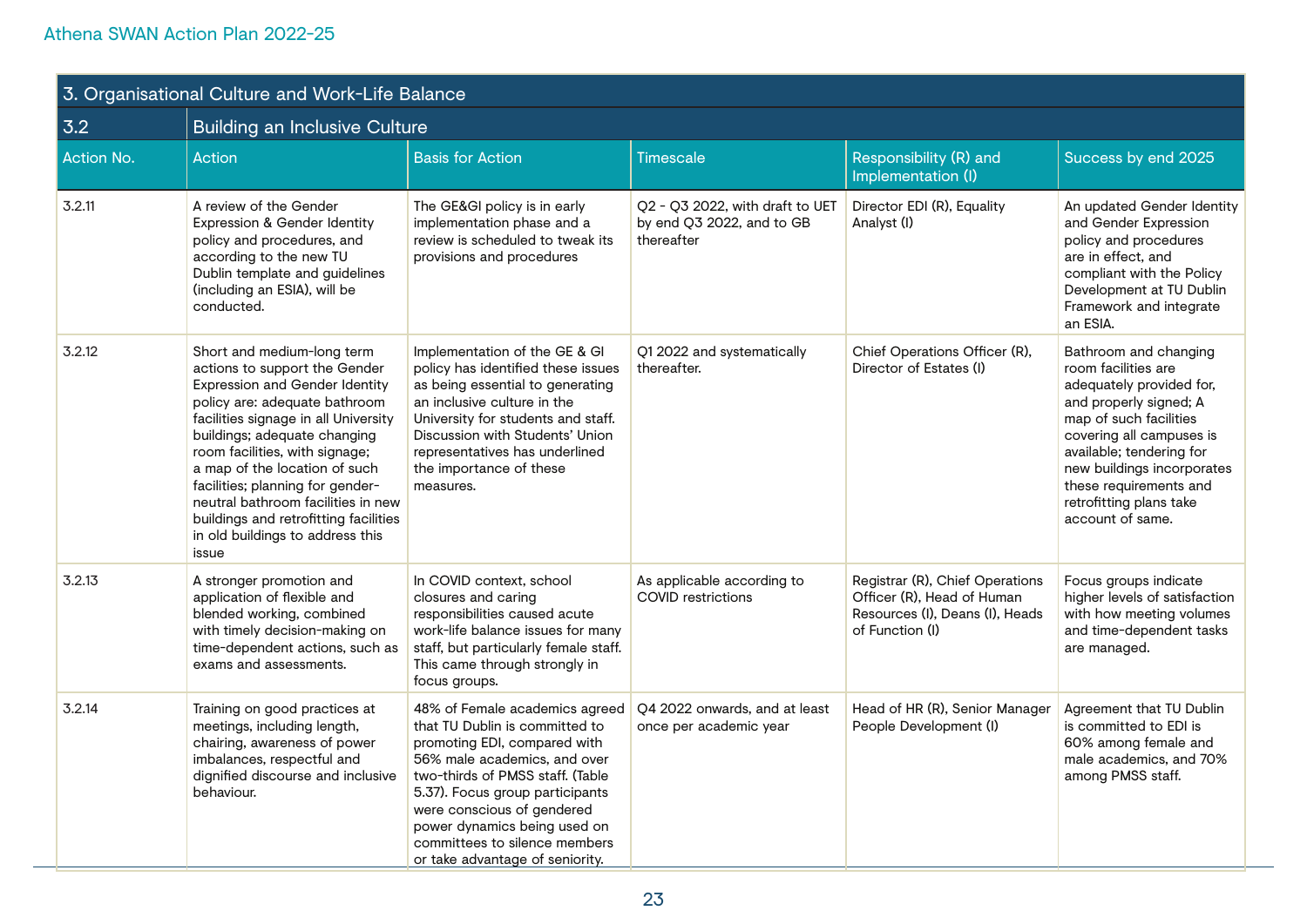| 3. Organisational Culture and Work-Life Balance |                                                                                                  |                                                                                                                                                                         |                                                                                                                                                                                                                           |                                                                                                            |                                                       |  |  |
|-------------------------------------------------|--------------------------------------------------------------------------------------------------|-------------------------------------------------------------------------------------------------------------------------------------------------------------------------|---------------------------------------------------------------------------------------------------------------------------------------------------------------------------------------------------------------------------|------------------------------------------------------------------------------------------------------------|-------------------------------------------------------|--|--|
| 3.2                                             | <b>Building an Inclusive Culture</b>                                                             |                                                                                                                                                                         |                                                                                                                                                                                                                           |                                                                                                            |                                                       |  |  |
| Action No.                                      | Action                                                                                           | <b>Basis for Action</b>                                                                                                                                                 | Timescale                                                                                                                                                                                                                 | Responsibility (R) and<br>Implementation (I)                                                               | Success by end 2025                                   |  |  |
| 3.2.15                                          | Provision of on-campus Quiet<br>Rooms (to facilitate rest, taking<br>of medicine, lactation etc) | There is only one breastfeeding<br>room in TU Dublin on<br>Blanchardstown campus. Staff<br>consultation indicates the need<br>for Quiet Rooms for multiple<br>purposes. | Q3 2022 Work with Estates<br>and Health and Safety draw up<br>a timeline for the provision of<br>Quiet Rooms on each campus;<br>Q1 2023 Designate, provision<br>and maintain multi purpose<br>quiet rooms on each campus. | VP for Organisation, Culture<br>and Change (R), Director EDI<br>(R), Estates (I), Health and<br>Safety (I) | Accessible quiet rooms are<br>in place on each campus |  |  |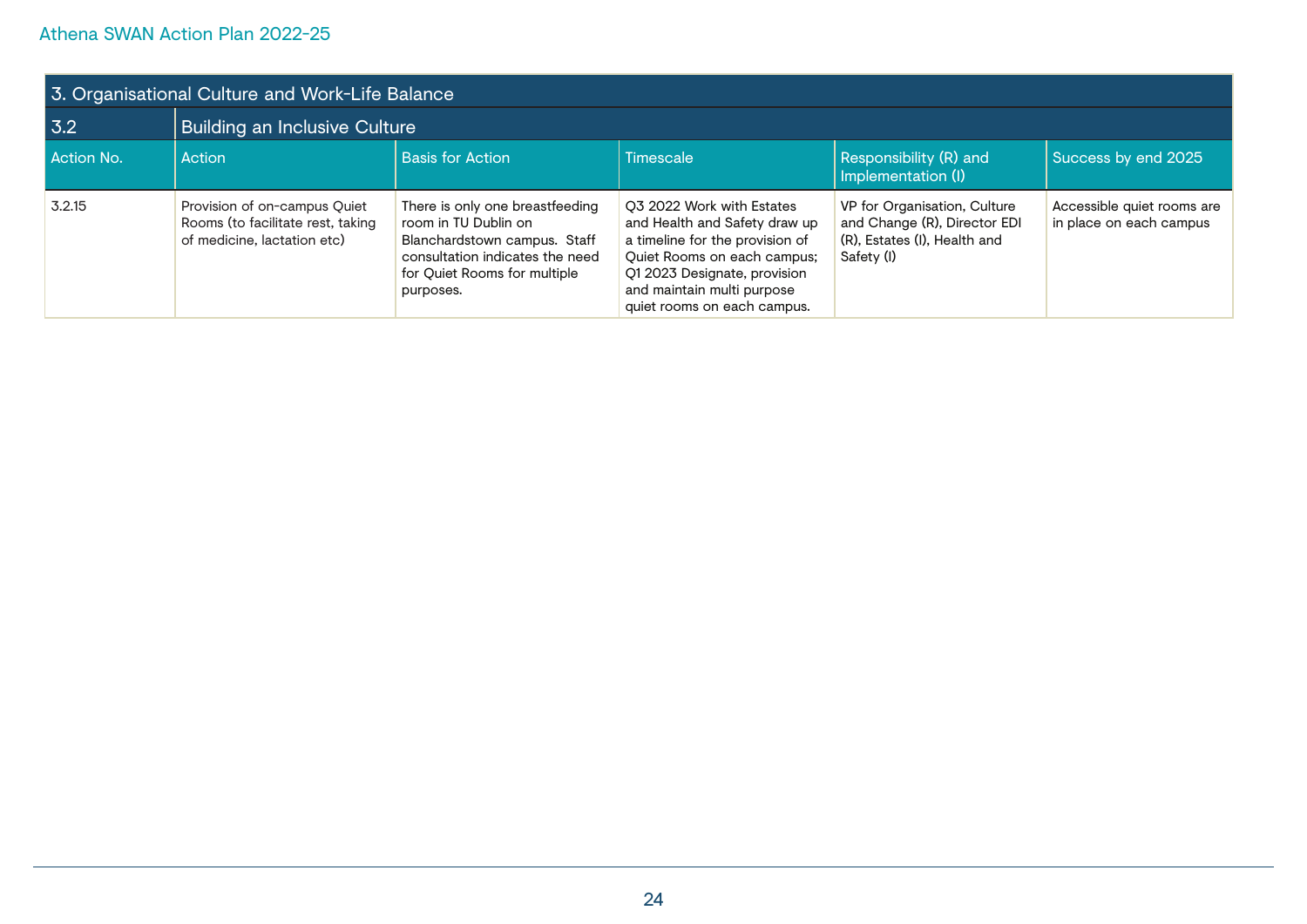| 3. Organisational Culture and Work-Life Balance |                                                                                                                                                                                                                                                                                                                                                                                                                                                                                                            |                                                                                                                                                                                                                                                                                                                                                                                                                         |                                                                                                                                                                                              |                                                                                                         |                                                                                                                                                                                                                                                                            |  |  |
|-------------------------------------------------|------------------------------------------------------------------------------------------------------------------------------------------------------------------------------------------------------------------------------------------------------------------------------------------------------------------------------------------------------------------------------------------------------------------------------------------------------------------------------------------------------------|-------------------------------------------------------------------------------------------------------------------------------------------------------------------------------------------------------------------------------------------------------------------------------------------------------------------------------------------------------------------------------------------------------------------------|----------------------------------------------------------------------------------------------------------------------------------------------------------------------------------------------|---------------------------------------------------------------------------------------------------------|----------------------------------------------------------------------------------------------------------------------------------------------------------------------------------------------------------------------------------------------------------------------------|--|--|
| 3.3                                             | Building Fluency in Intersectional Approaches to EDI                                                                                                                                                                                                                                                                                                                                                                                                                                                       |                                                                                                                                                                                                                                                                                                                                                                                                                         |                                                                                                                                                                                              |                                                                                                         |                                                                                                                                                                                                                                                                            |  |  |
| Action No.                                      | Action                                                                                                                                                                                                                                                                                                                                                                                                                                                                                                     | <b>Basis for Action</b>                                                                                                                                                                                                                                                                                                                                                                                                 | Timescale                                                                                                                                                                                    | Responsibility (R) and<br>Implementation (I)                                                            | Success by end 2025                                                                                                                                                                                                                                                        |  |  |
| 3.3.1                                           | Align Athena SWAN Action<br>Plan and the Intercultural<br>Working Group Action Plan<br>on Race Equity, and Student<br>Union activities, during Black<br>History Month (October), Trans<br>Awareness Week (November)<br>and International Women's<br>Day (March 8) to develop<br>workshops and events that<br>celebrate gender diversity and<br>intersectionality.                                                                                                                                          | This action responds to staff<br>consultations requests to<br>create visibility for diversity in<br>the university. it supports the<br>development of awareness of<br>how gender, race/ethnicity<br>intersect, and an appreciation of<br>the richness that diversity brings<br>to the University community.                                                                                                             | Four occasions per year -<br>week of 8 March (International<br>Women's Day), Black History<br>Month (October), Trans<br>Awareness Week (Nov) and<br>International Men's Day (11<br>November) | Director of EDI (R & I), Chair<br>of Intercultural Working Group<br>$(R&$ I)                            | At least 4 events are held<br>per annum that celebrate<br>diversity and further<br>inform participants on the<br>intersections of gender and<br>race/ethnicity.                                                                                                            |  |  |
| 3.3.2                                           | A staff training programme on<br>intersectionality and inequality<br>be developed to complement<br>the online EDI training (5<br>modules), online Race Equality<br>training (1 module), Race Equality<br>Reading Group sessions (5 x1.5<br>hours) and the Intersectionality<br>and Gender Equality training<br>programme led by TU Dublin<br>in the European Technological<br>Universities Consortium (EUT+).<br>Faculty and School Executive<br>Boards will be particularly<br>encouraged to participate. | Survey, focus group and<br>interview respondents for<br>both Athena SWAN and the<br>CINNTE review indicated a<br>desire for additional training<br>for managers to include taking<br>an intersectional approach to<br>equality and inclusivity (among<br>other issues). Some also were<br>critical on the perceived<br>emphasis on 'fixing the women'<br>rather than tackling the<br>underlying structural inequalities | 2024-2025: Planning<br>programme in 2025, delivery in<br>2025                                                                                                                                | Director EDI (R), Equality<br>Analyst (I), Senior Manager<br>People Development (I)                     | Participant feedback<br>from training modules<br>will register increased<br>improvement in<br>understanding of how<br>intersectionality and<br>inequality are created,<br>and have the knowledge<br>to begin addressing these<br>inequities in their everyday<br>contexts. |  |  |
| 3.3.3                                           | The EUT+ Intersectionality<br>Working Group meetings and<br>training events will be opened to<br>interested TU Dublin participants,<br>and especially Athena SWAN<br>School and Faculty Champions.                                                                                                                                                                                                                                                                                                         | TU Dublin leads the work of<br>the European University of<br>Technology Consortium (EUT+)<br>in developing intersectional<br>gender equality plans. This<br>action will support Athena<br>SWAN submissions to develop<br>intersectional plans, and assist in<br>Actions 3.11 and 3.1.2.                                                                                                                                 | From Q 1 2022, monthly during<br>the academic years 2021-22,<br>2022-23 and to end of year<br>2023. Further engagement<br>depends on continuation of<br>EUT+ funding                         | TU Dublin project team leader<br>on EUT+ (R); RINCE Research<br>Fellow (I); EDI Equality Analyst<br>(1) | The participants can<br>fluently discuss and<br>debate the challenges<br>of intersectionality in<br>gender equality plans, and<br>strategies for addressing<br>these in internal and<br>external forums.                                                                   |  |  |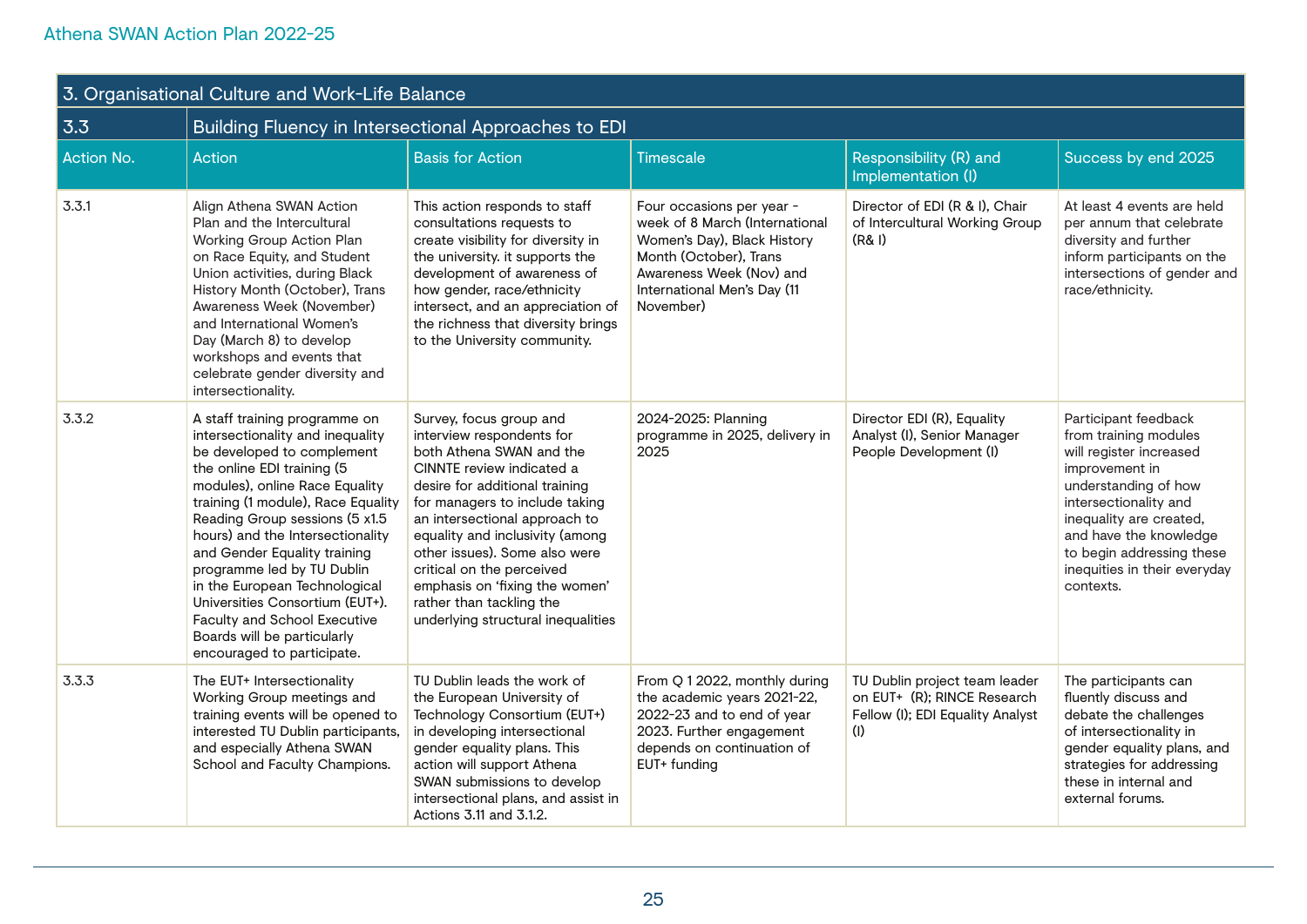| 3. Organisational Culture and Work-Life Balance |                                                                                                                                                                                                                                                                                                                                                             |                                                                                                                                                                                                                                                                              |                                                                                                             |                                                                                                                                                       |                                                                                                                                                                                                                                               |
|-------------------------------------------------|-------------------------------------------------------------------------------------------------------------------------------------------------------------------------------------------------------------------------------------------------------------------------------------------------------------------------------------------------------------|------------------------------------------------------------------------------------------------------------------------------------------------------------------------------------------------------------------------------------------------------------------------------|-------------------------------------------------------------------------------------------------------------|-------------------------------------------------------------------------------------------------------------------------------------------------------|-----------------------------------------------------------------------------------------------------------------------------------------------------------------------------------------------------------------------------------------------|
| 3.3                                             | Building Fluency in Intersectional Approaches to EDI                                                                                                                                                                                                                                                                                                        |                                                                                                                                                                                                                                                                              |                                                                                                             |                                                                                                                                                       |                                                                                                                                                                                                                                               |
| <b>Action No.</b>                               | Action                                                                                                                                                                                                                                                                                                                                                      | <b>Basis for Action</b>                                                                                                                                                                                                                                                      | <b>Timescale</b>                                                                                            | Responsibility (R) and<br>Implementation (I)                                                                                                          | Success by end 2025                                                                                                                                                                                                                           |
| 3.3.4                                           | AIB Research Centre in Inclusive<br>and Equitable Cultures (RINCE)<br>Flagship Spring event, 'Building<br>Inclusive and Equitable Cultures:<br>An Intersectoral Approach to<br>Policy and Practice' with external<br>corporate leaders in the area.<br>Flagship intersectionality event<br>with intersectoral leaders to take<br>place annually thereafter. | TU Dublin has close relations<br>with corporate and industry<br>organisations and leaders who<br>are seeking a forum for dialogue<br>on building cultures that embed<br>EDI. RINCE and sponsor, Allied<br>Irish Banks, have a commitment<br>to an annual event of this kind. | 22 April 2022, annually<br>thereafter                                                                       | VP for Partnerships [R), EDI<br>Director [R), RINCE Post-<br>doctoral Researcher (I) in<br>collaboration with external<br>sponsor, Allied Irish Bank. | TU Dublin is known as<br>the thought leader in<br>intersectoral discussions<br>on inclusivity and<br>equity in organisational<br>cultures, measured by an<br>overall increase of 20%<br>intersectoral participation<br>in this flagship event |
| 3.3.5                                           | A RINCE Seminar Series<br>to provide national and<br>international keynote speakers<br>on equality issues, followed by<br>a working paper series. Keynote<br>and working papers to be<br>available online                                                                                                                                                   | Focus groups indicated a lack of<br>understanding of inequalities and<br>their root causes, and a desire to<br>know more in this area. The input<br>of external recognised leaders,<br>through multiple means, can<br>support and enrich this learning                       | Q1 2022 (5 keynote lectures),<br>and annually thereafter.<br>Planning to take place in<br>previous quarter. | EDI Director (R), RINCE Post-<br>doctoral Researcher (I)                                                                                              | The seminar series runs<br>once per year and an<br>average of 30 people<br>attend each lecture in the<br>seminar series.                                                                                                                      |